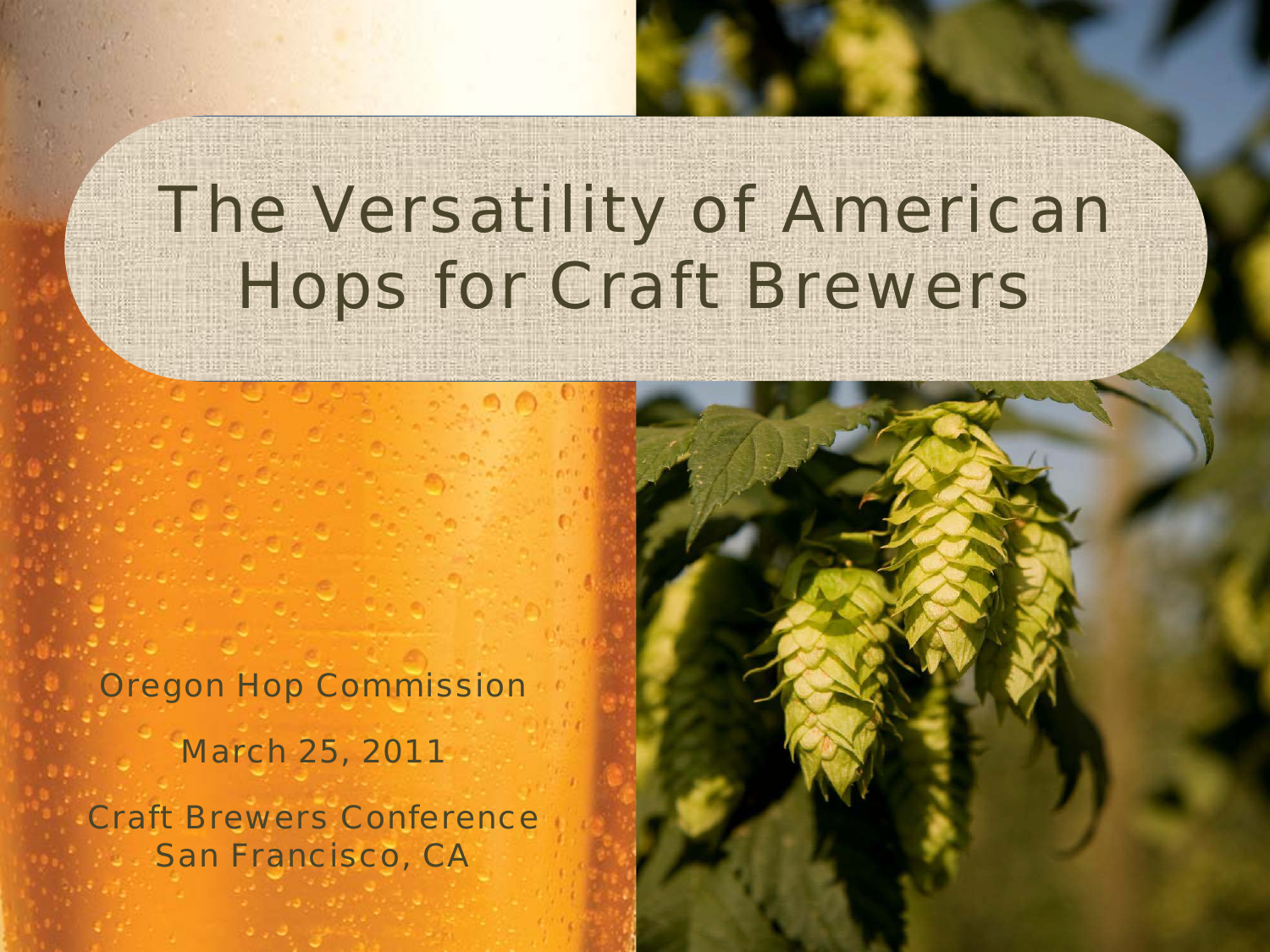

# The Versatility of American Hops – Our Panelists

- Matt Brynildson (Brewmaster, Firestone Walker Brewing Co.)
- Dr. Val Peacock (President, Hop Solutions Inc.)
- Blake Crosby (Oregon Grower, B. Crosby Hop Farm)
- Darren Gamache (Washington Grower, Virgil Gamache Farms)
- Brian Hunt (Brewmaster, Moonlight Brewing Co.)
- Dan Carey (Brewmaster, New Glarus Brewing Co.)
- Tom Nielsen (R&D Senior Analyst, Sierra Nevada Brewing Co.)
- Scott Jennings (R&D Head Brewer, Sierra Nevada Brewing Co.)

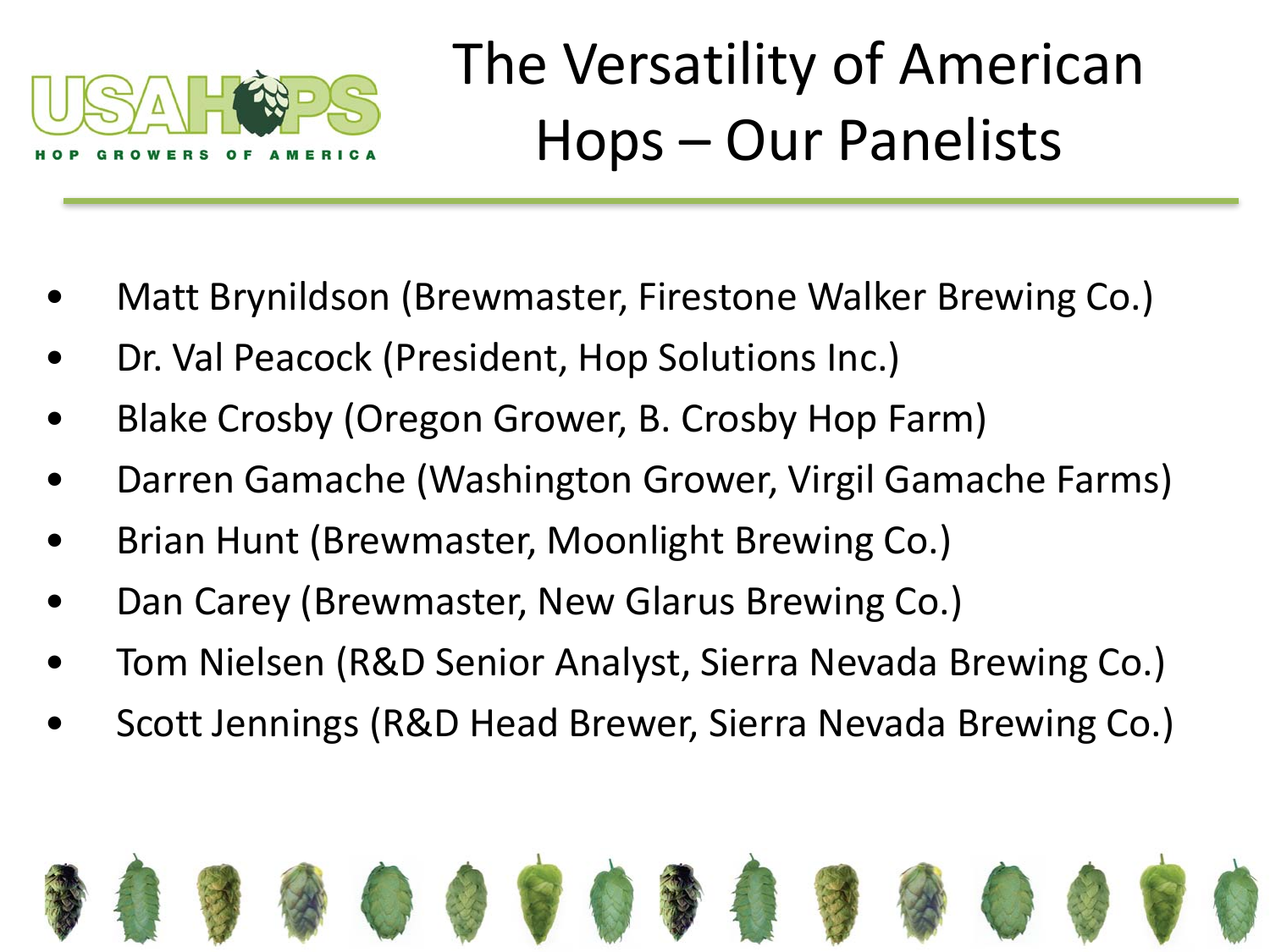

# **Outline**

- 1. The Versatility of American Hops for Craft Brewers
- 2. History of U.S. Hybrids of European Aroma Hops
- 3. Pilot Brew Presentations
	- Moonlight Brewing Co.
	- New Glarus Brewing Co.
	- Sierra Nevada Brewing Co.
- 4. Brewer Grower Breeder Cooperation
- 5. Questions

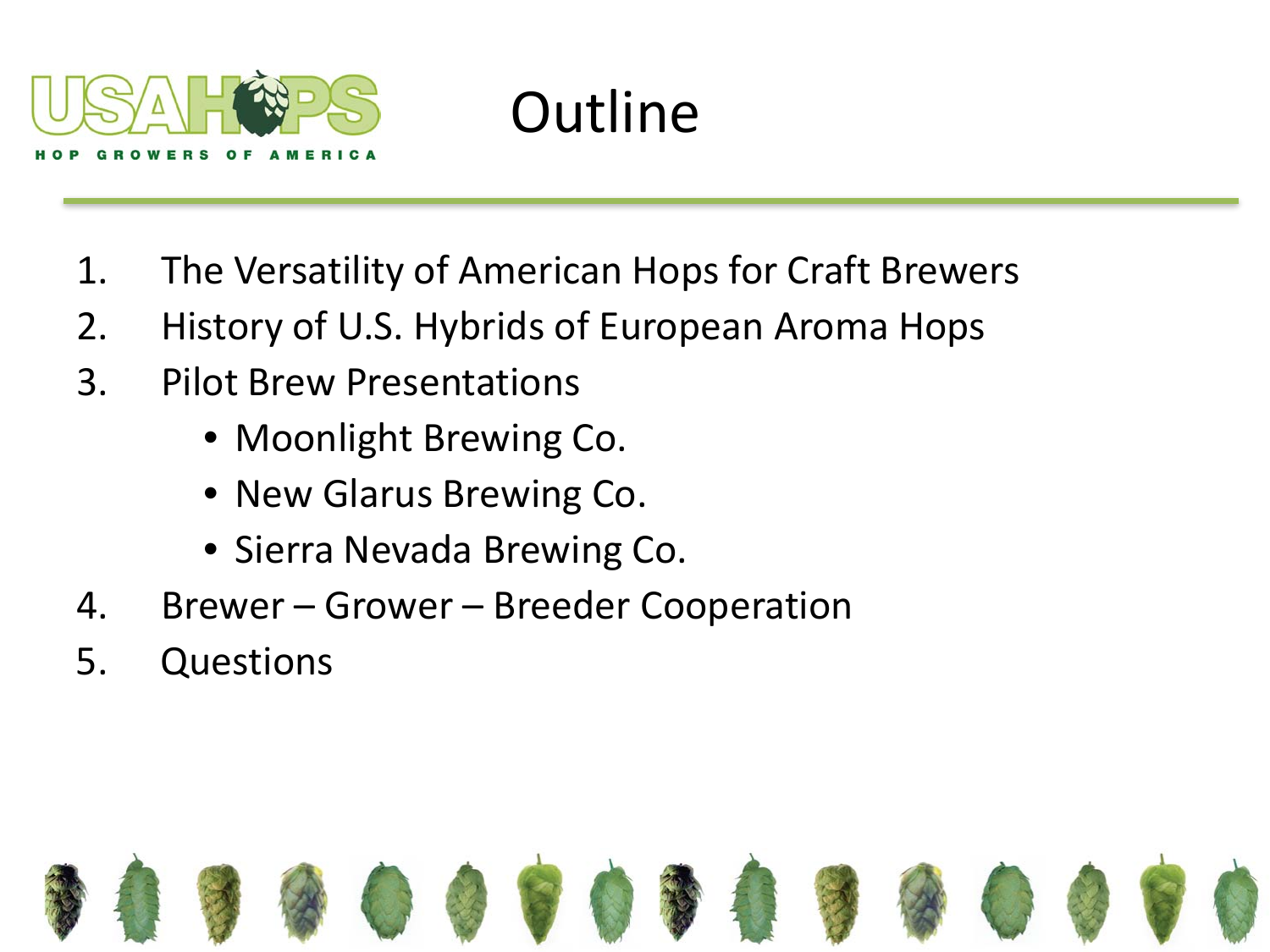

#### **Why are we discussing the versatility of American hops at the CBC?**

- To ensure craft brewers are aware of the full portfolio of hop varieties grown in the U.S.
- To explore how craft brewers can better leverage the wide variety of American hops in their recipes.
- To hear from brewers on what characteristics are most important to them—helping to improve communication between craft brewers, growers, and breeders.

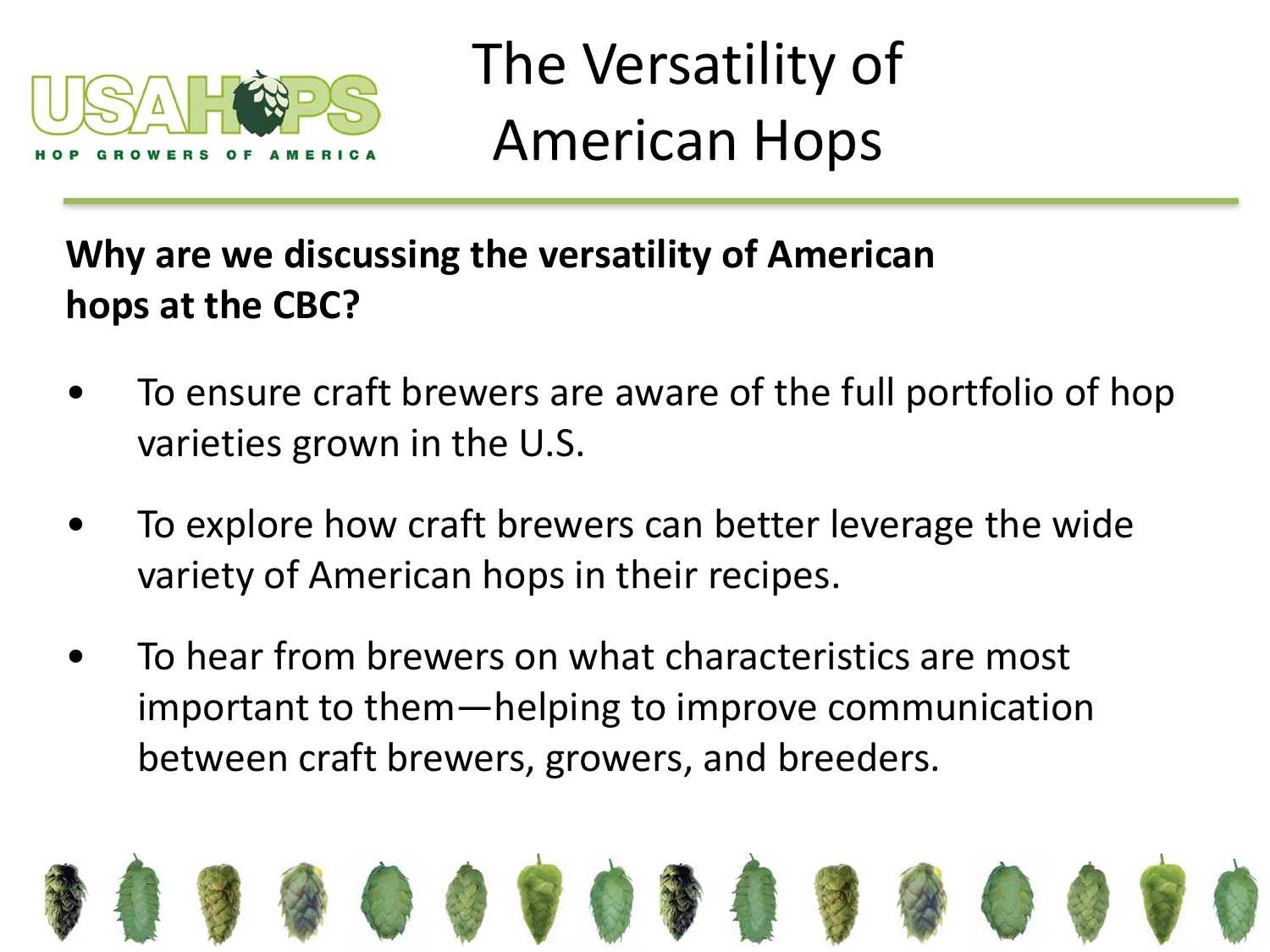

#### **Aren't we preaching to the choir?**

- BA hop survey = 80% of hops used by craft breweries are U.S. grown (excluding Boston Beer Co.)
- Craft brewers used an estimated 5.8 million lbs of American hops in  $2010 = 6\%$  of the 2009 U.S. crop (a big number considering approx 75% of the crop is exported).
- Approximately 25% of the total U.S. aroma crop is consumed by the craft sector.
- The use of "uniquely American" aroma hops has become part of the U.S. craft brand and has contributed to its success

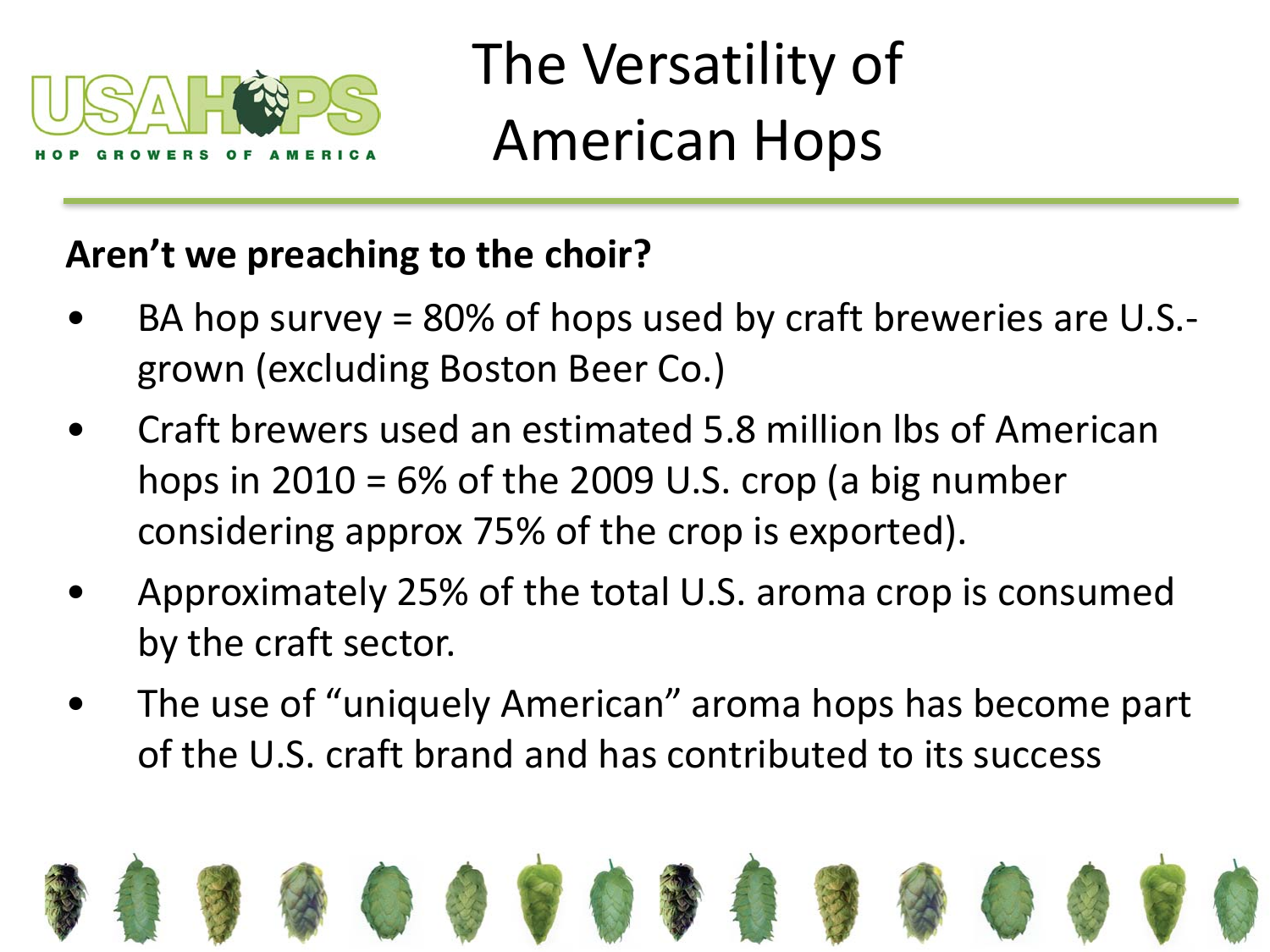

#### **So yes, we may be preaching to the choir, but…**

- We want increased dialogue with craft brewers who use more European hops than the average craft brewer.
- Many brewers have overlooked U.S. hybrids of European aroma hops, and how these hops could provide a "craft version" of an old classic, if not substitution.
- We want to increase brewer knowledge of lesser known U.S. varieties, **and more importantly, hear what varietal attributes brewers would like to have grown in the future.**

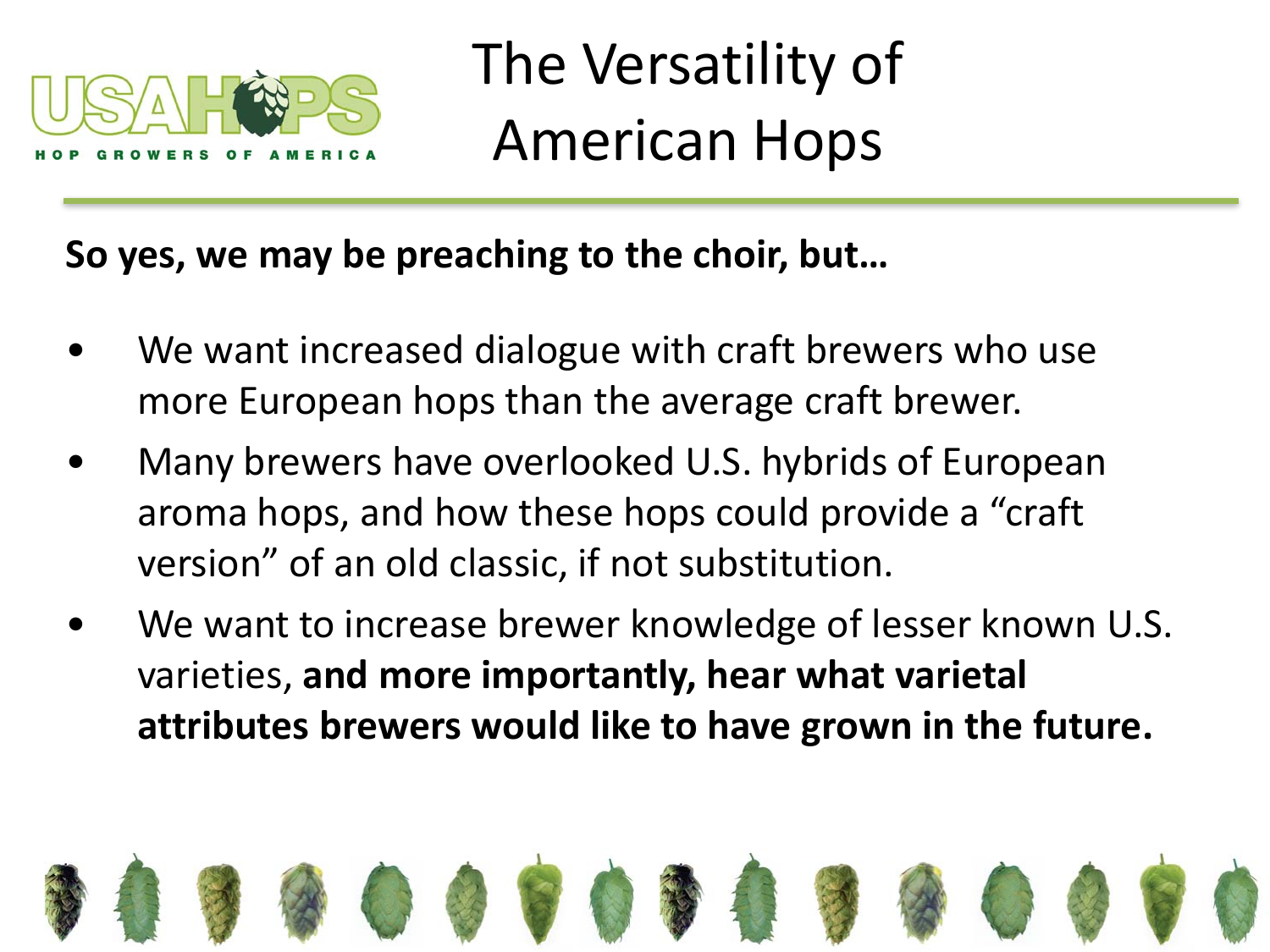

**Hoppy IPA's, which rely on unique U.S. aroma varieties, are among the most popular craft beer styles, so why are we talking about European-style hops and beers?**

- U.S. growers would like to supply hops to craft brewers for all beer styles, and this is one area (albeit small in the overall craft segment) where there is room for growth
- The "brewing pendulum" may very well swing back in the other direction toward more traditional beer styles such as lagers and pilsners (which might call for more European style hop varieties)

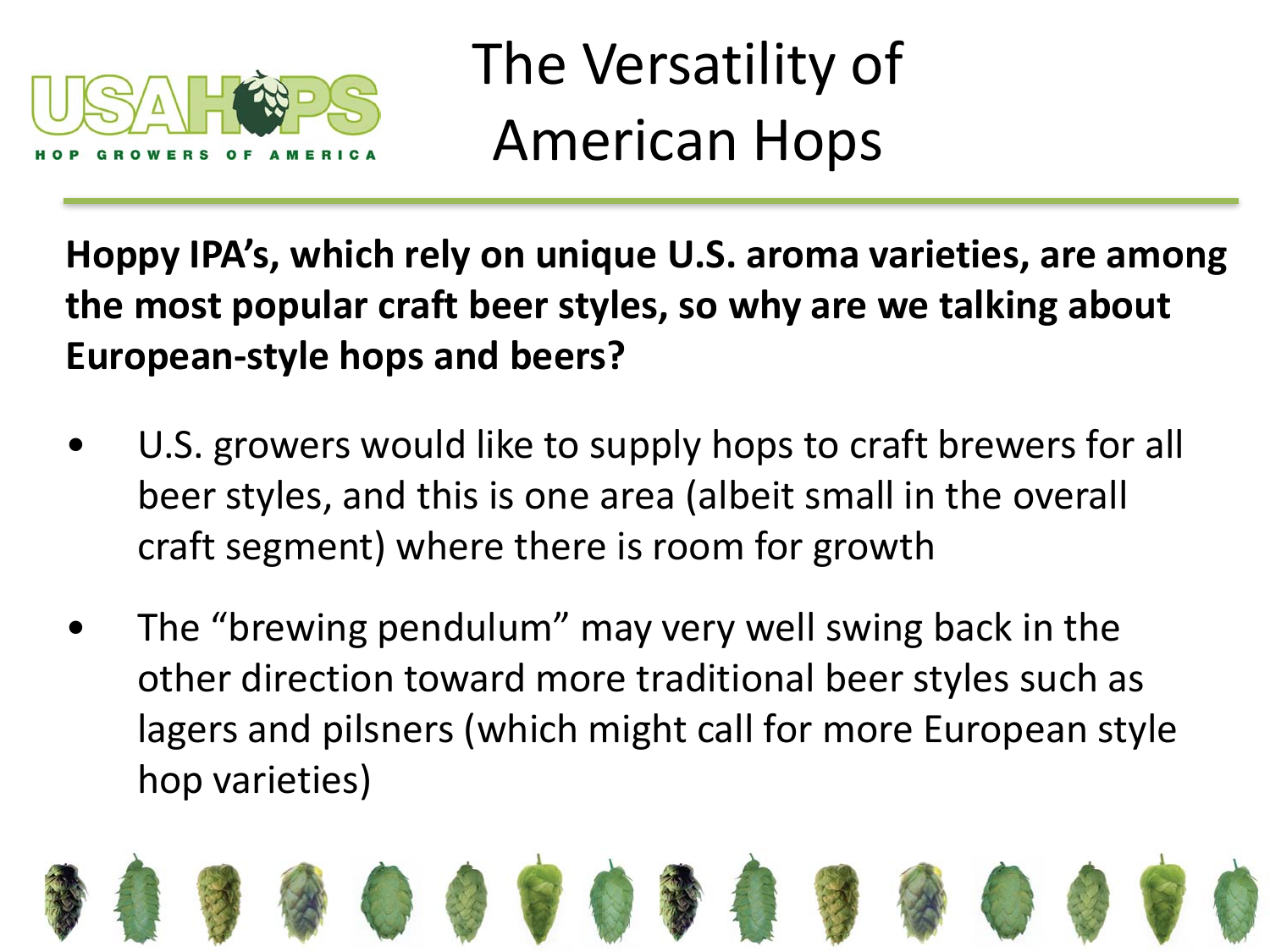

### **American Hybrids of Classical European Aroma Hops: A History and Current State**

#### Dr. Val Peacock President, Hop Solutions, Inc.

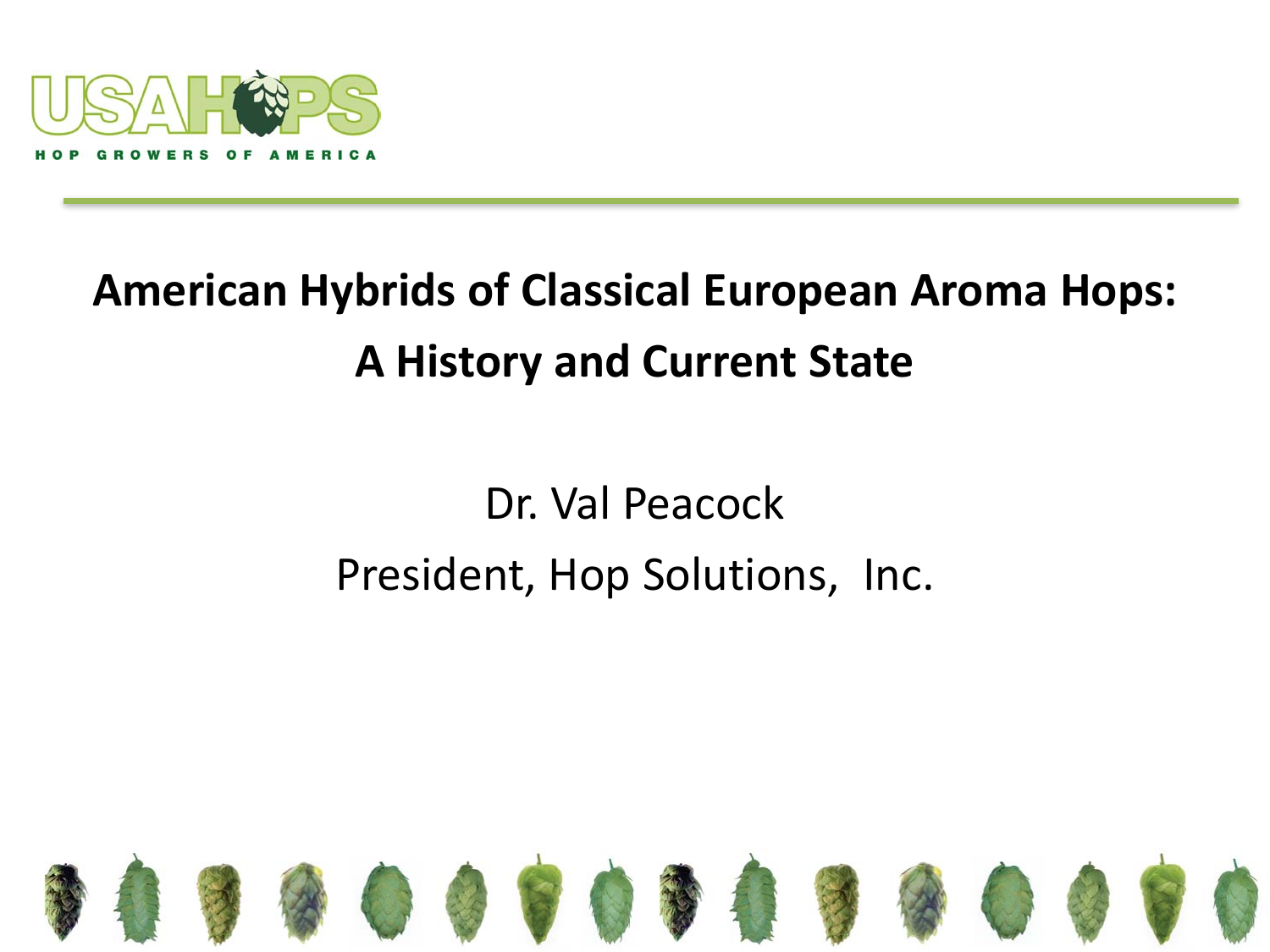

Past, Present, and Future of Breeding Hybrids of European Aroma Hops

- What is a hybrid hop and why should you care?
- Motivation and History of hybrid hops.
- What makes a hybrid hop successful?

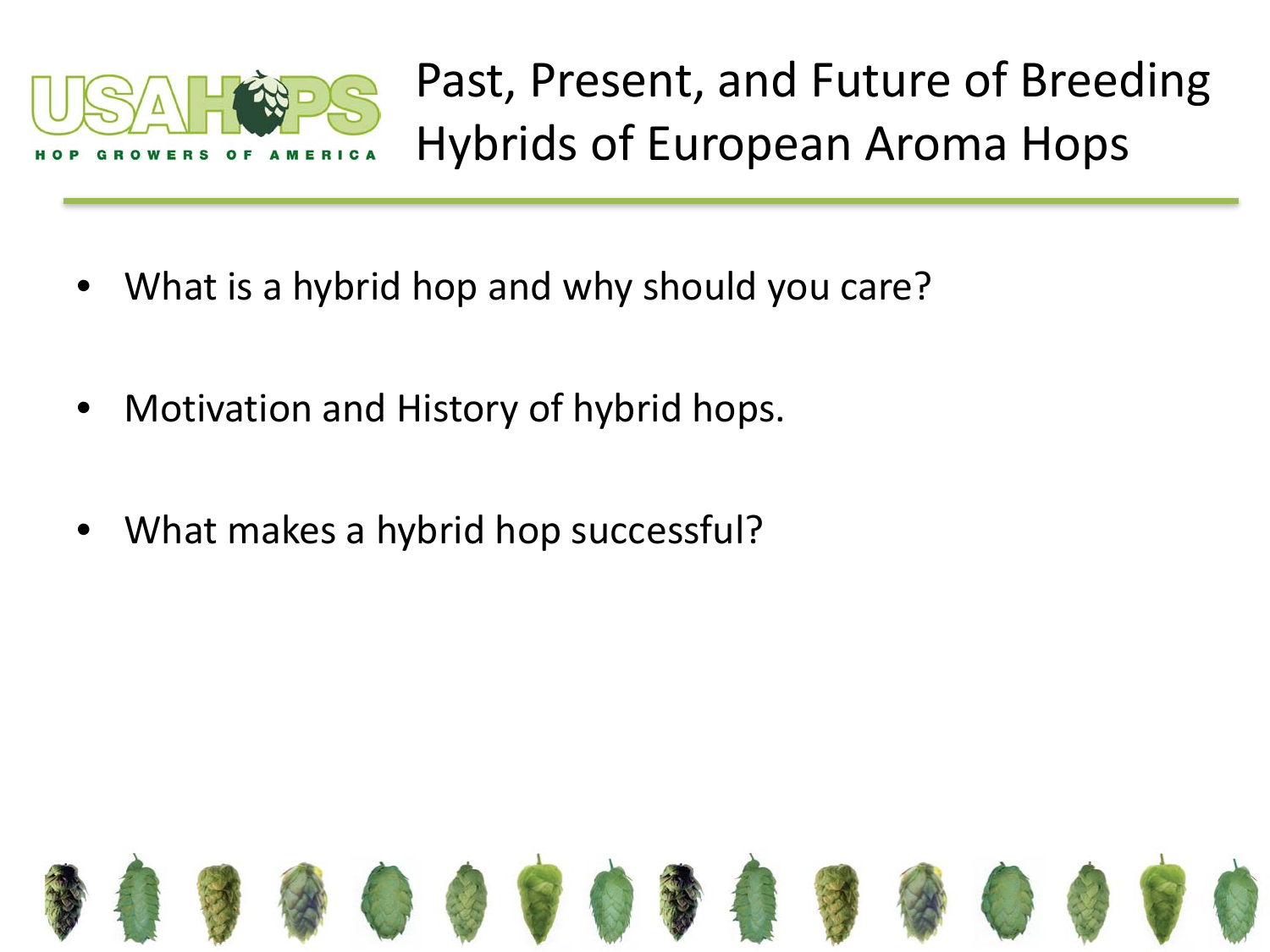

### Hop Germplasm sources

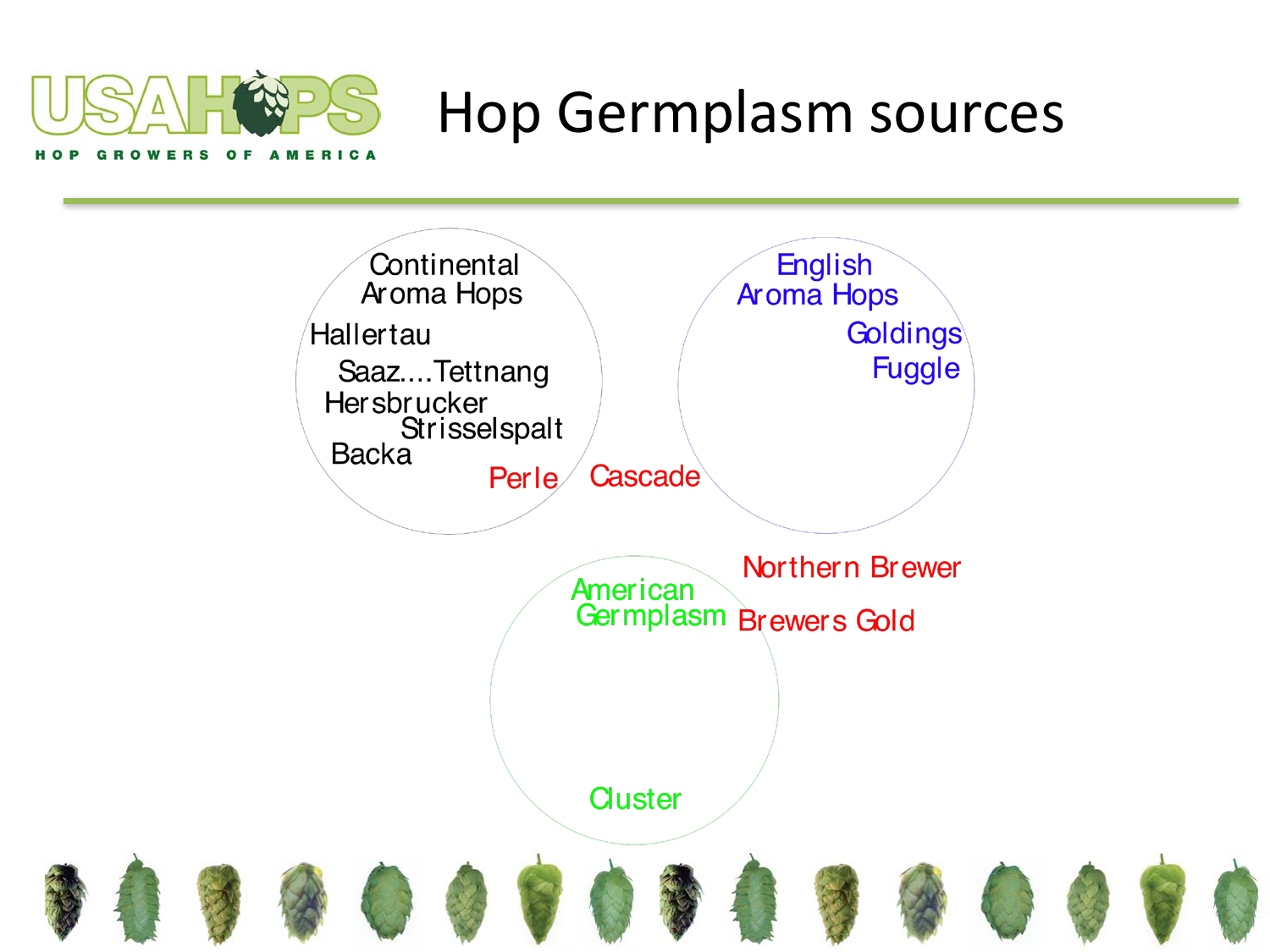

Why Hybrids?

- Cross old European varieties with American and other germplasm to improve yield and pest resistance while (hopefully) maintaining a similar flavor profile.
- Must be accepted by brewers to be a success!
- Willamette is good example.......

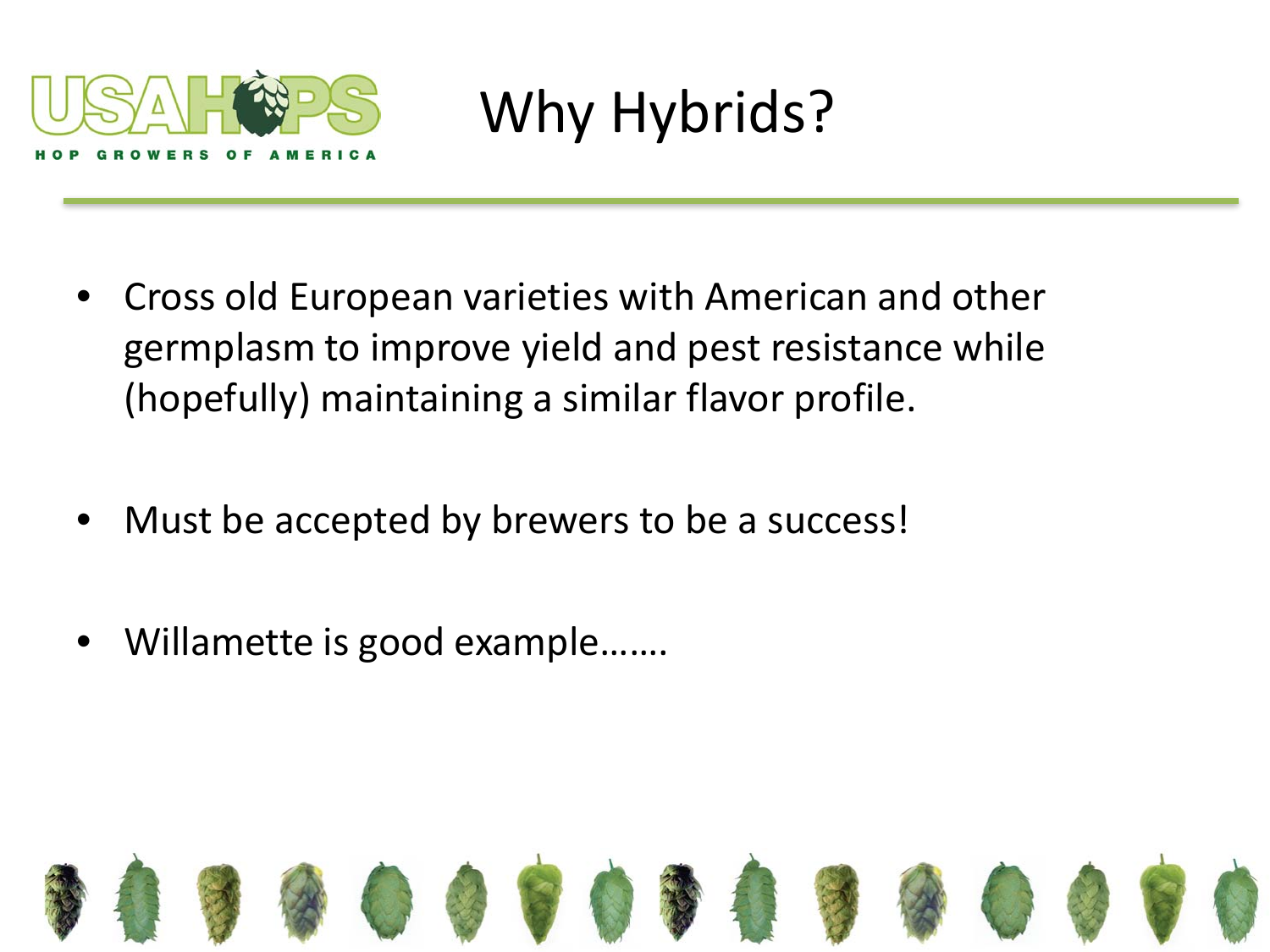

## Willamette

- Fuggle: Low Yields Seeds
- Tetraploid Fuggle X Fuggle Seedling (1967) = Willamette
- $30-40\%$  higher yield triploid = low seed
- Chemistry & Flavor close to Fuggle  $\rightarrow$  Success!
- Found success not only as a potential replacement for Fuggle, but as a base hop for Lager beer – a new frontier for craft brewing?
- Already the 3<sup>rd</sup> most popular hop for craft brewers, but now is a good time for increased consideration.

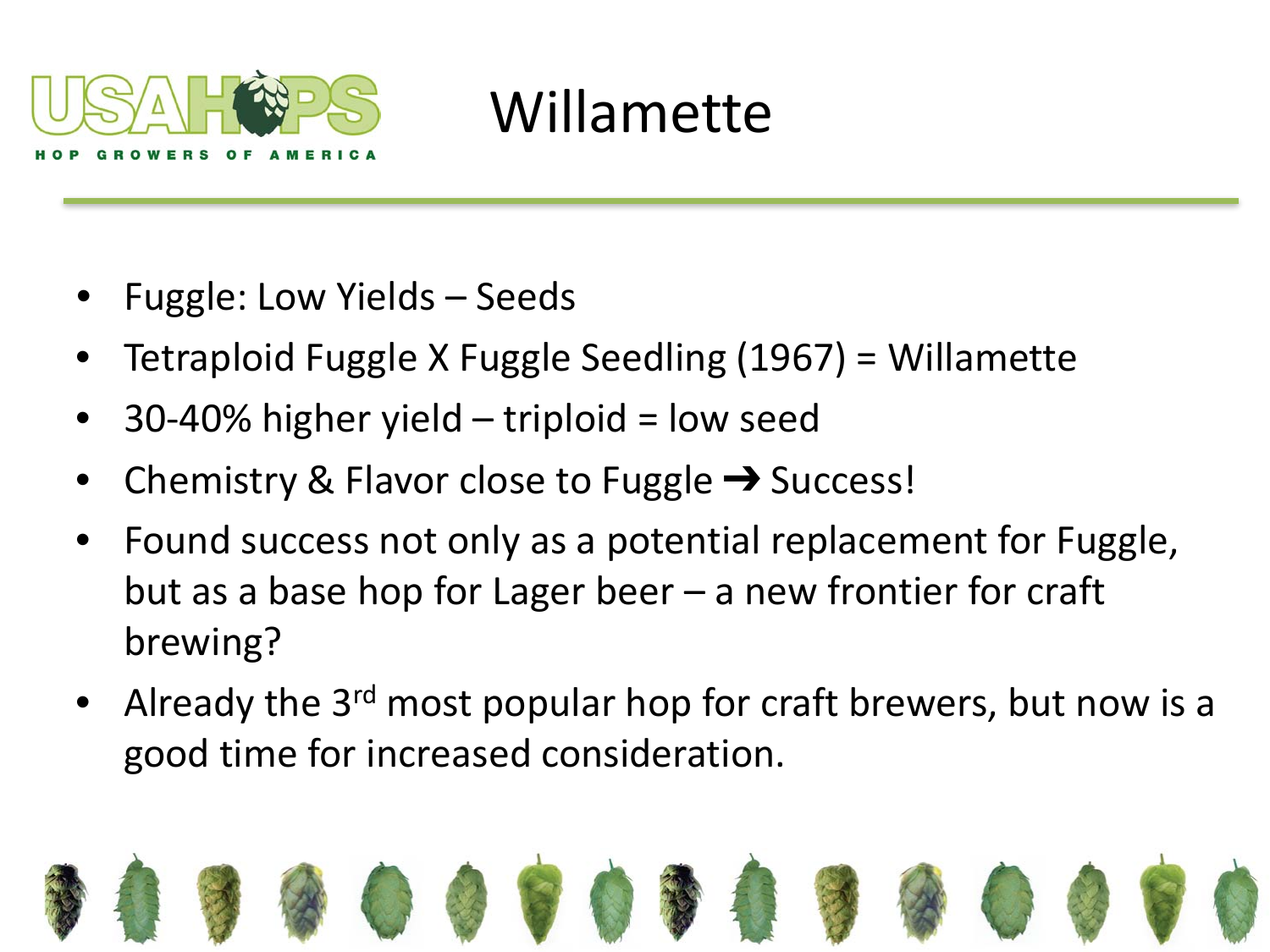

### US Brewing Industry in 1970's

- Most big U.S. brewers (founded by Germans) used significant amounts of imported European hops – Baled hops! (Storage properties very important!)
- These breweries especially prized traditional European hops and viewed them much like wine makers view "Classic" wine grapes.
- "Brand-name" hops Substitutes not wanted

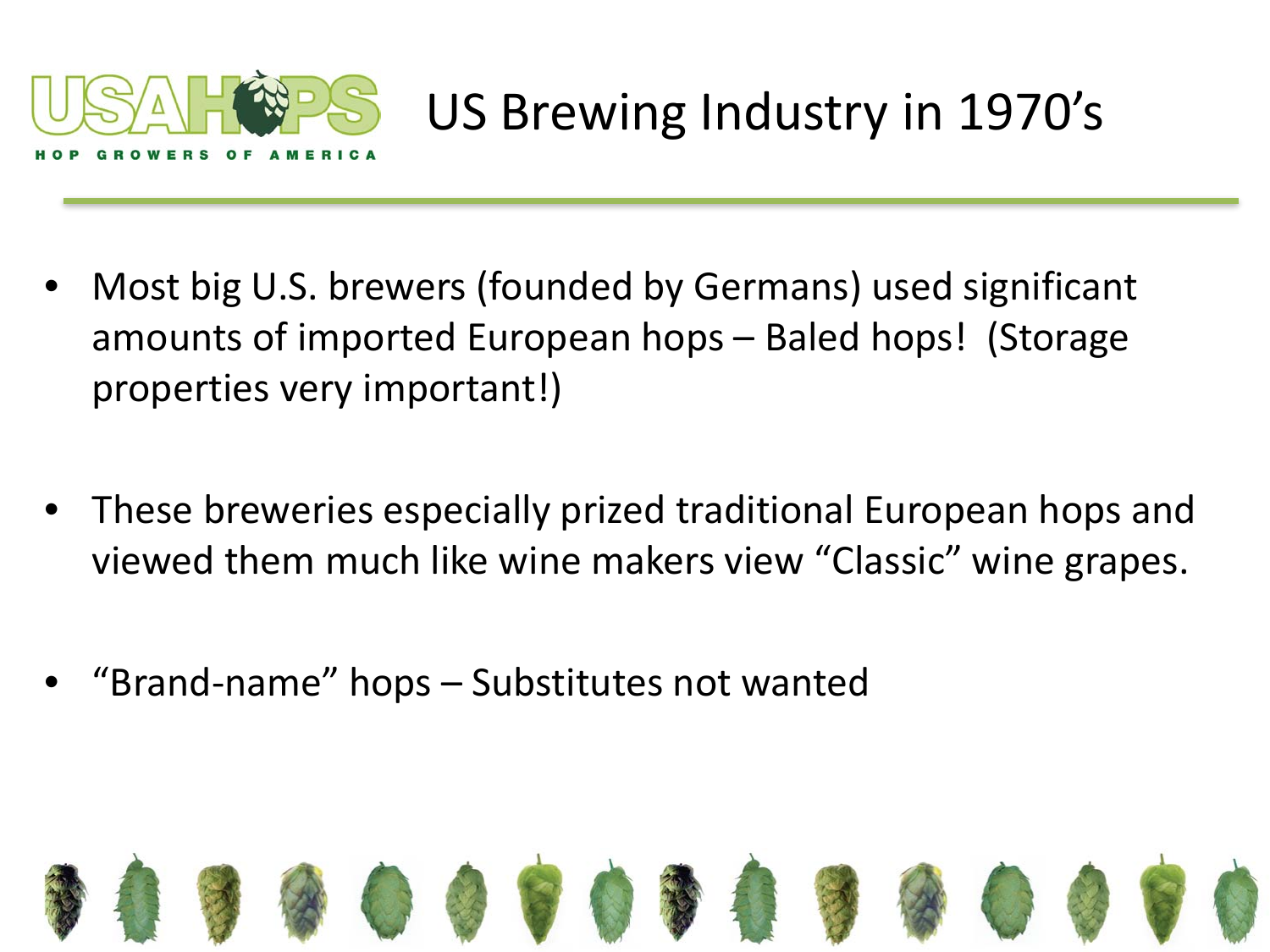

### US Brewing Industry in 1970's

- But if it is not possible to get these hops then thinking MUST change.
- Verticillium wilt threatened Hallertau mf production in Germany in 1960's and 1970's. Very real possibility this hop would no longer be available.
- Brewer solutions: Grow it elsewhere
	- Resistant hybrids: U.S. and Hüll

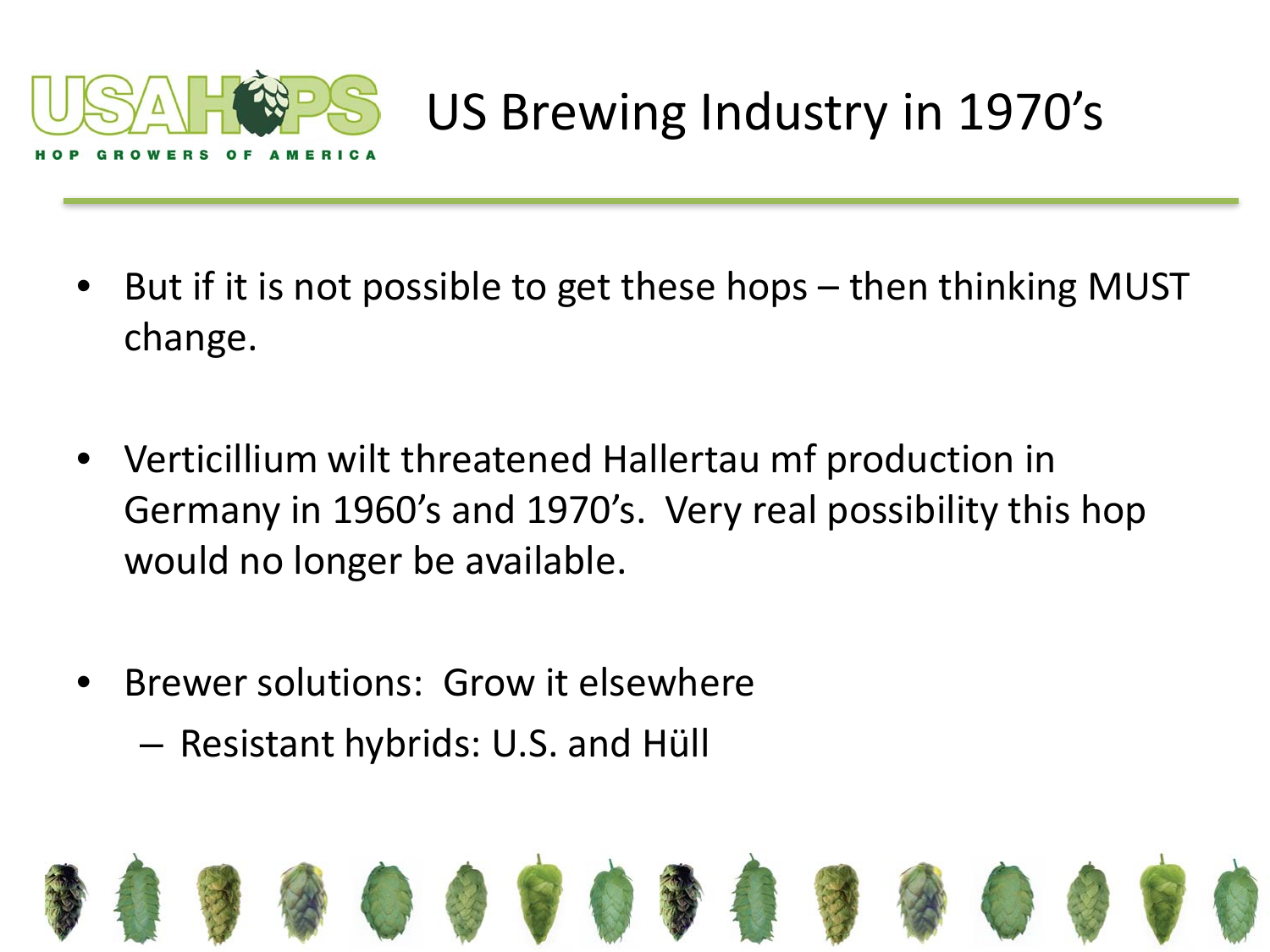

## USDA Hallertau mf Hybrids

- Mt. Hood 1983 cross released 1989
- Liberty 1983 cross released 1991
- Crystal 1983 cross released 1993
- Vanguard 1982 cross released 1997

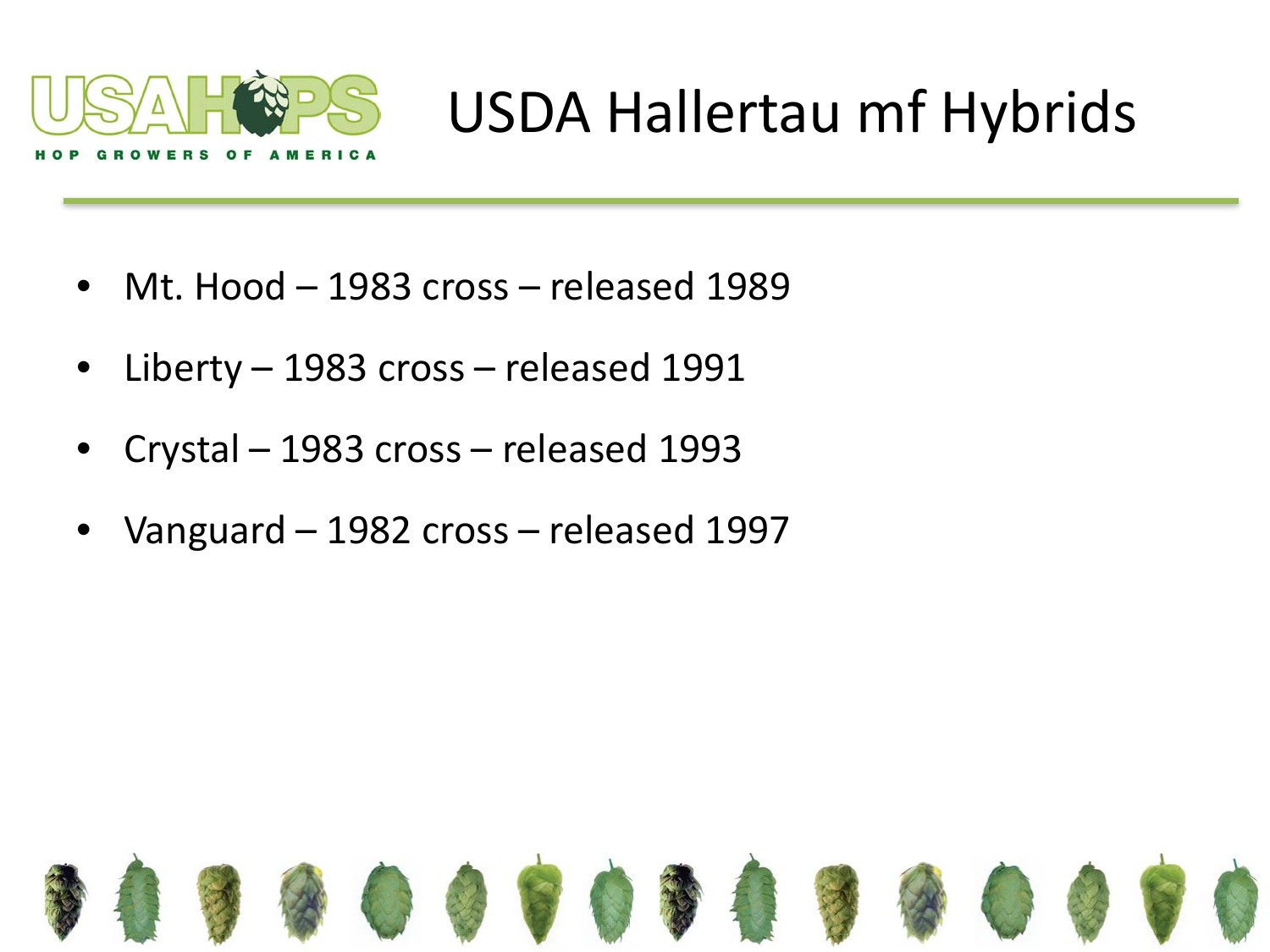

## Mt. Hood

- Received very positively by brewers with chemistry and aroma similar to Hallertau mf.
- Over 2,000 acres in U.S. by mid-1990's, but only about 300 acres today.
- Decline was influenced by:
	- Shift to high alpha varieties
	- Poor storage as a baled hop (can be overcome by use of pellets)
	- Resurgence of Hallertau mf in Germany

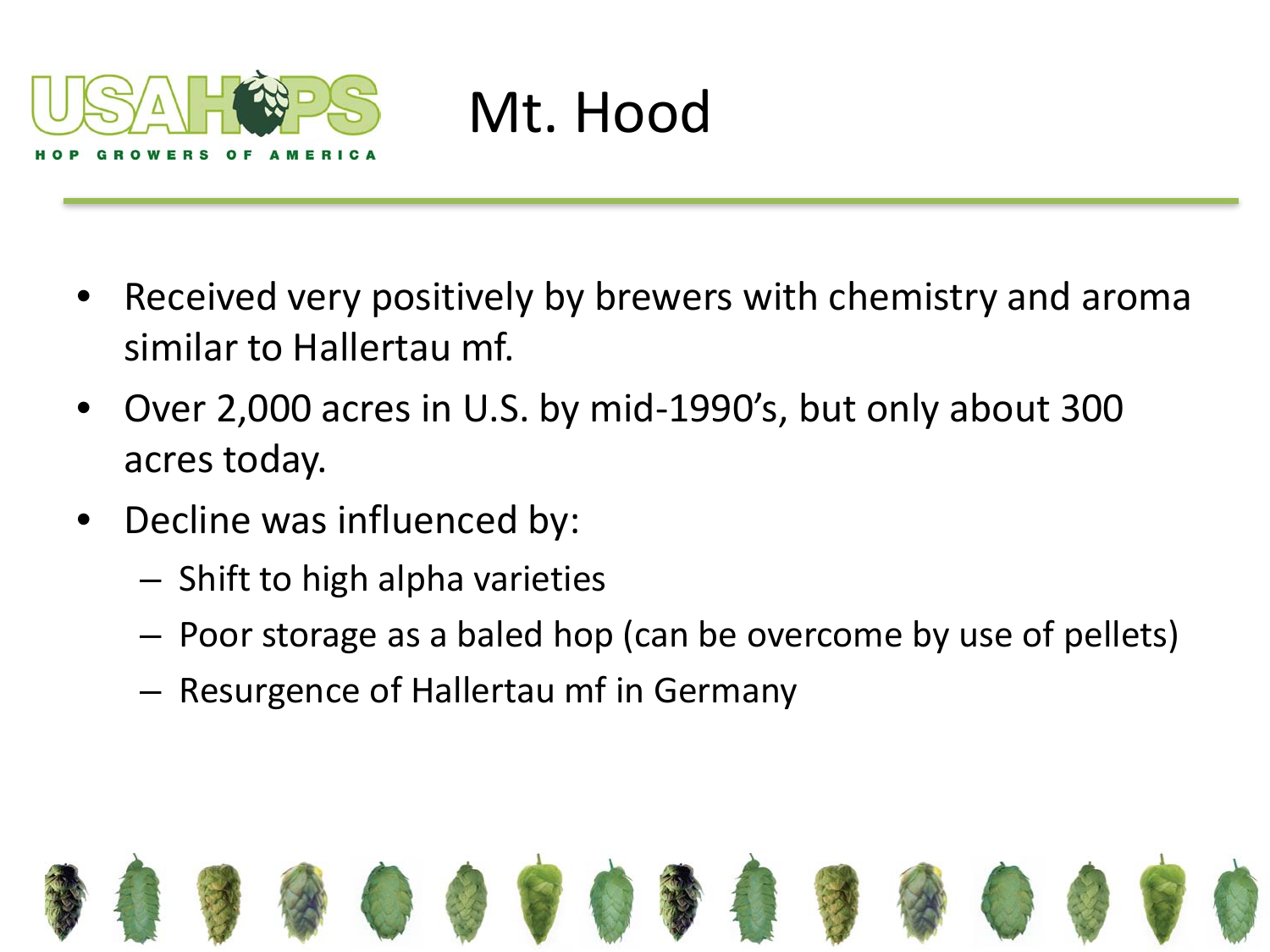

# Liberty

- Released 2 years after Mt. Hood
- Of the four triploid Hallertau mf varieties released by USDA, Liberty has perhaps the closest chemistry to Hallertau mf
- But brewers have typically preferred Mt. Hood (always less Liberty acreage than Mt. Hood)

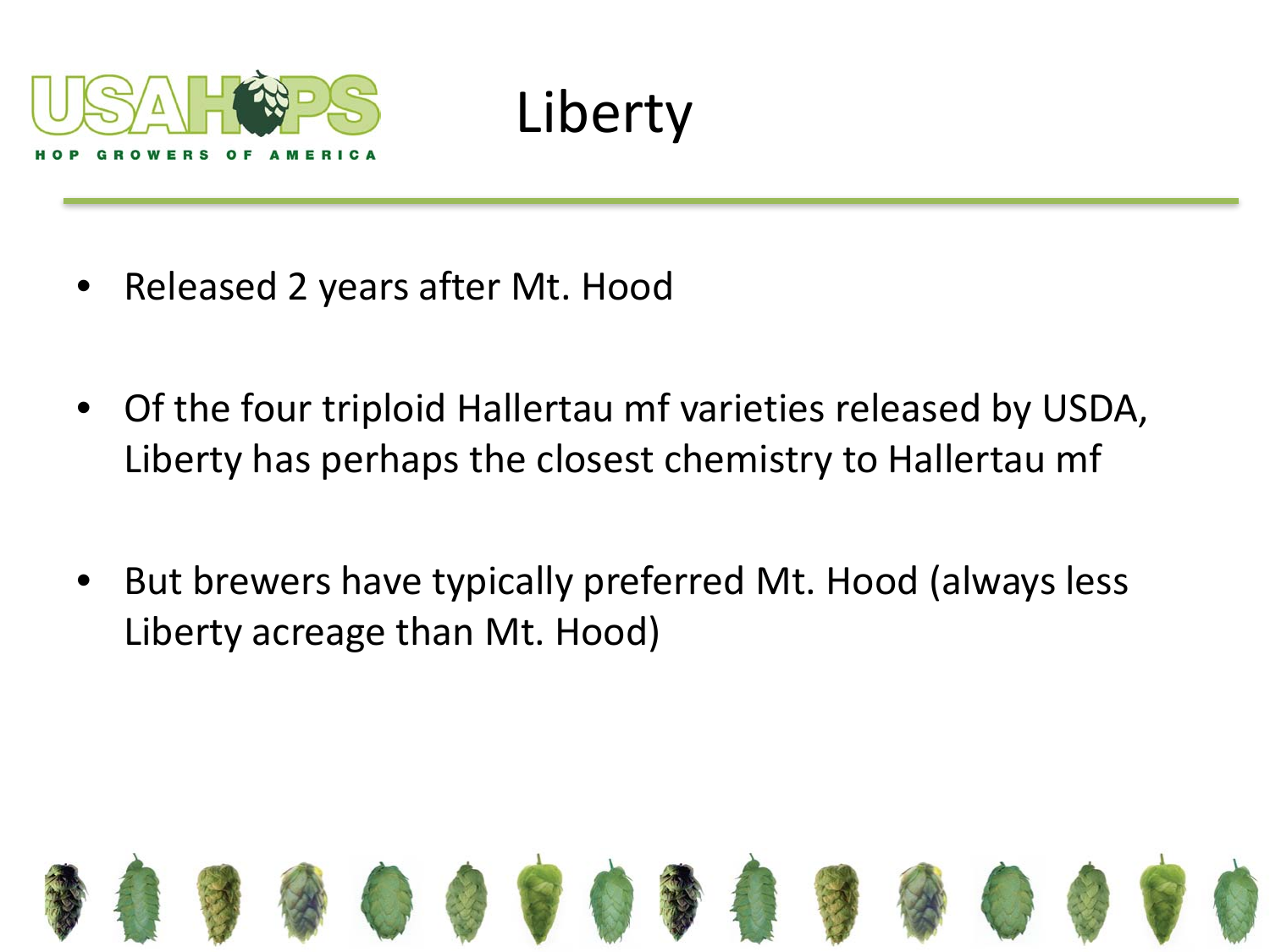

Crystal

- Its release after Mt. Hood inhibited its initial acceptance by major brewers
- Stores poorly as baled hops, but not a problem with pellets
- Growing interest among craft brewers (Example: Sierra Nevada)

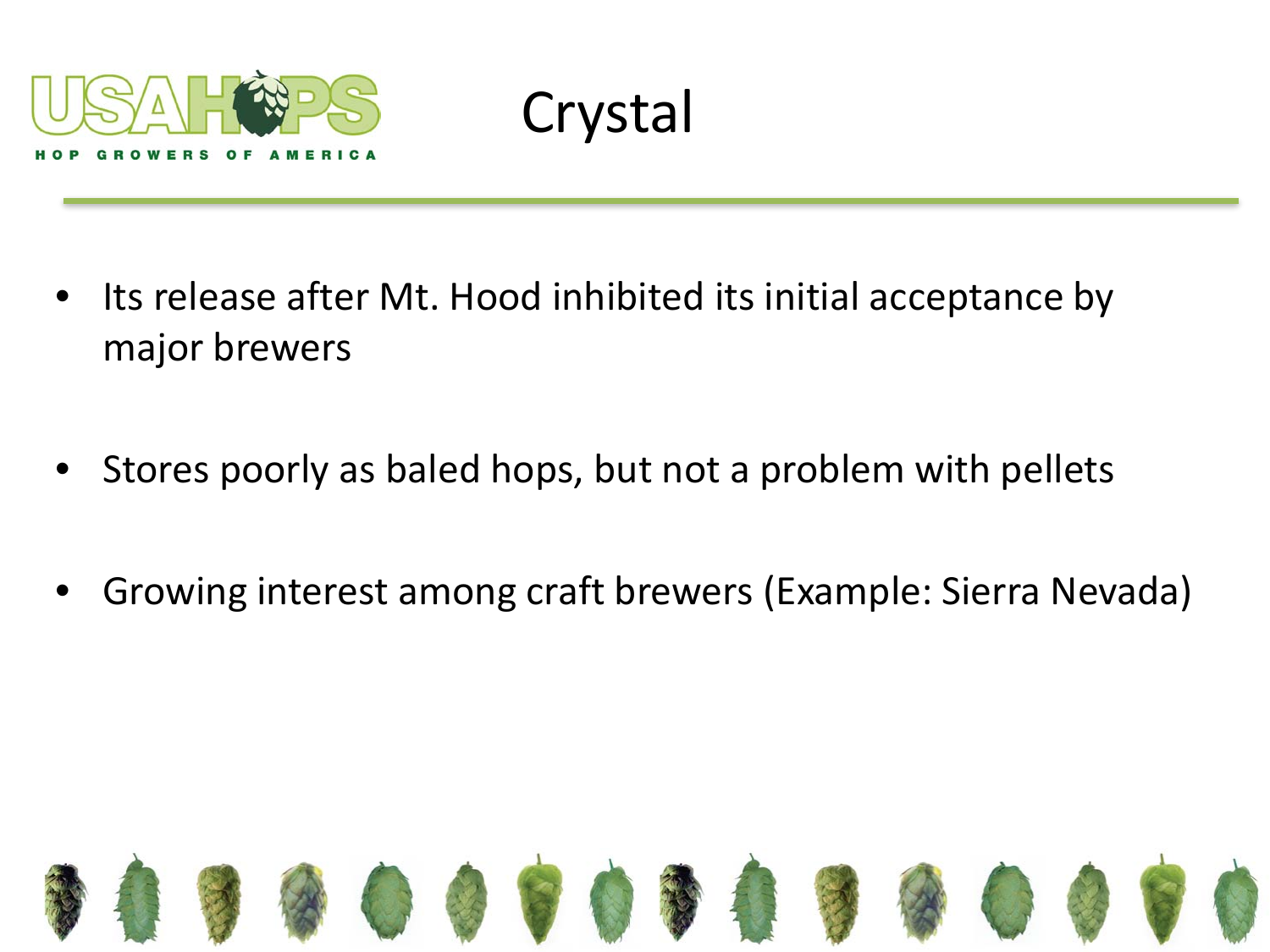

## Vanguard

- Reputation as having the closest chemistry and flavor to German Hallertau mf.
- Several large breweries and one medium size brewer showed significant interest.
- Storage very good, 15% CoH
- Hallertau mf resurgence in Hallertau in 1990's reduced interest in later in the decade.

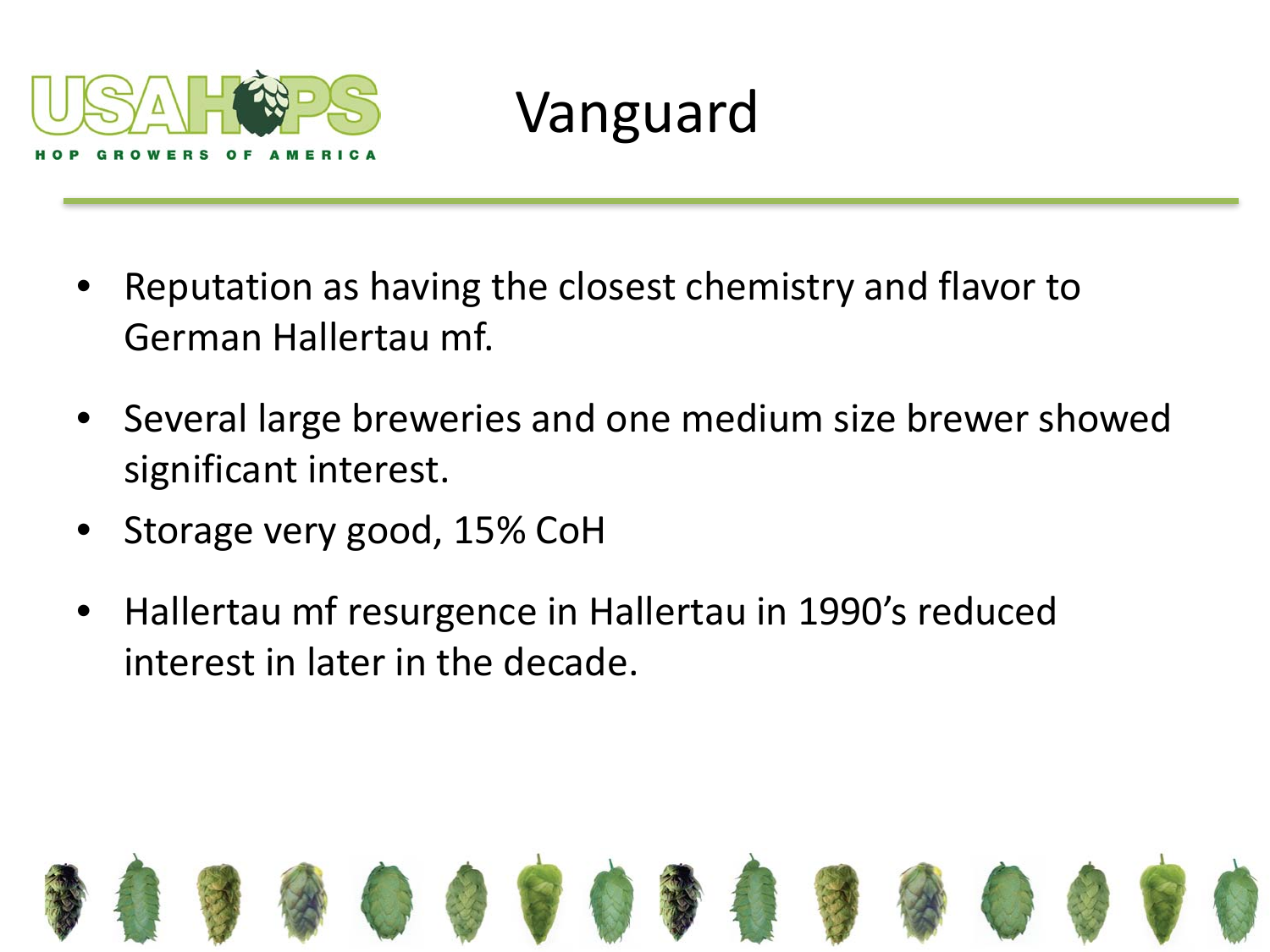

# Saaz & Tettnang Hybrids

- Both hops are very similar. They are grown in the U.S., but yields low and quality variable (sunburn).
- Possibly solved with hybrids?
	- $-$  Saaz  $\rightarrow$  Sterling
	- $-$  Tettnang  $\rightarrow$  Santiam

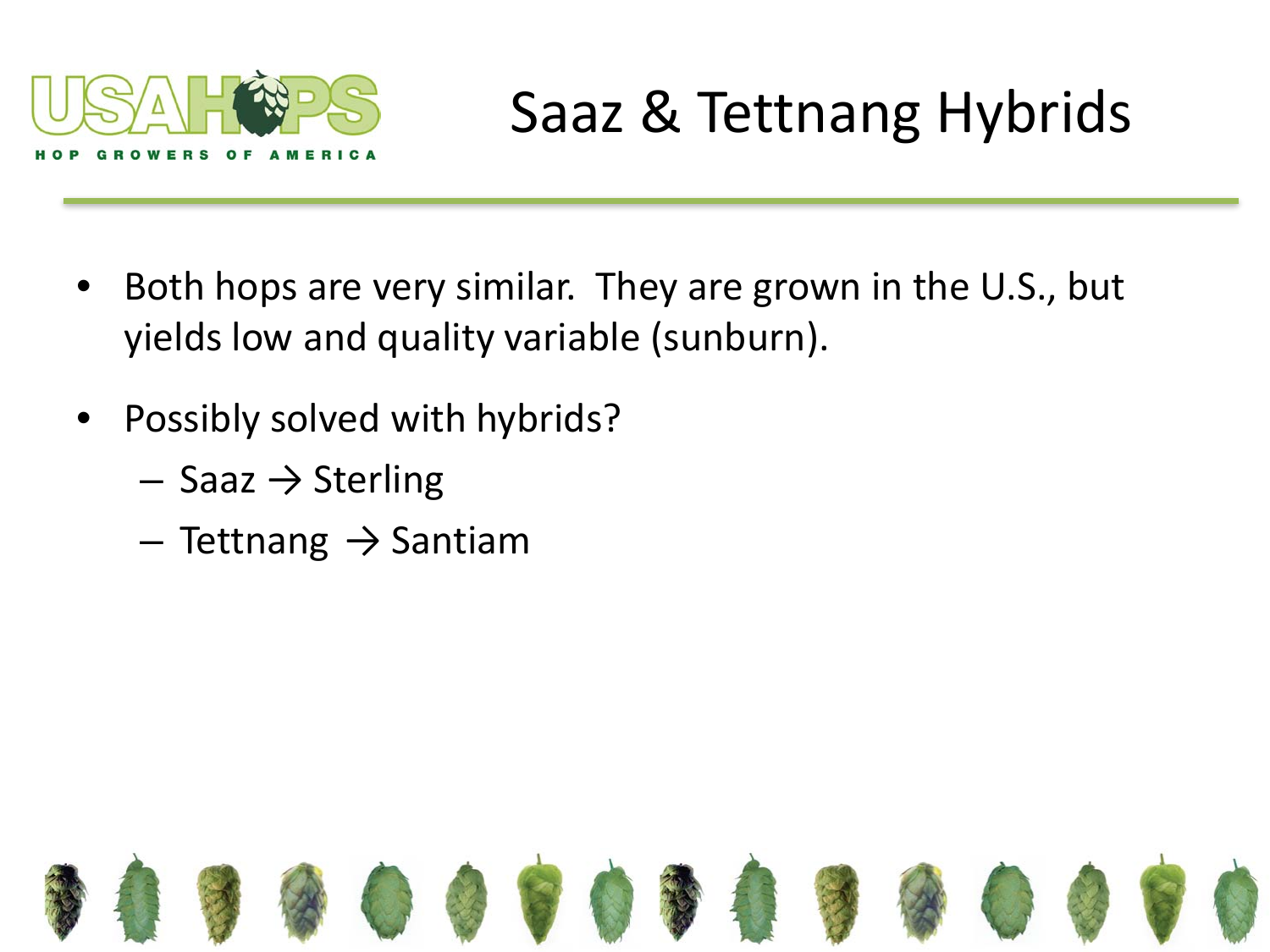

# Sterling (Saaz Hybrid)

- Bred in 1990 and released in 1999 (Saazer 38 X a Cascade son)
- A bit more alpha than Saaz and a bit less beta
- 22% CoH storage good
- Oil profile is similar
- Aroma considered comparable by many brewers
- Little interest by most major brewers (except Coors), but has become popular among the craft sector
- It was the  $5<sup>th</sup>$  most popular variety in the 2009 BA survey

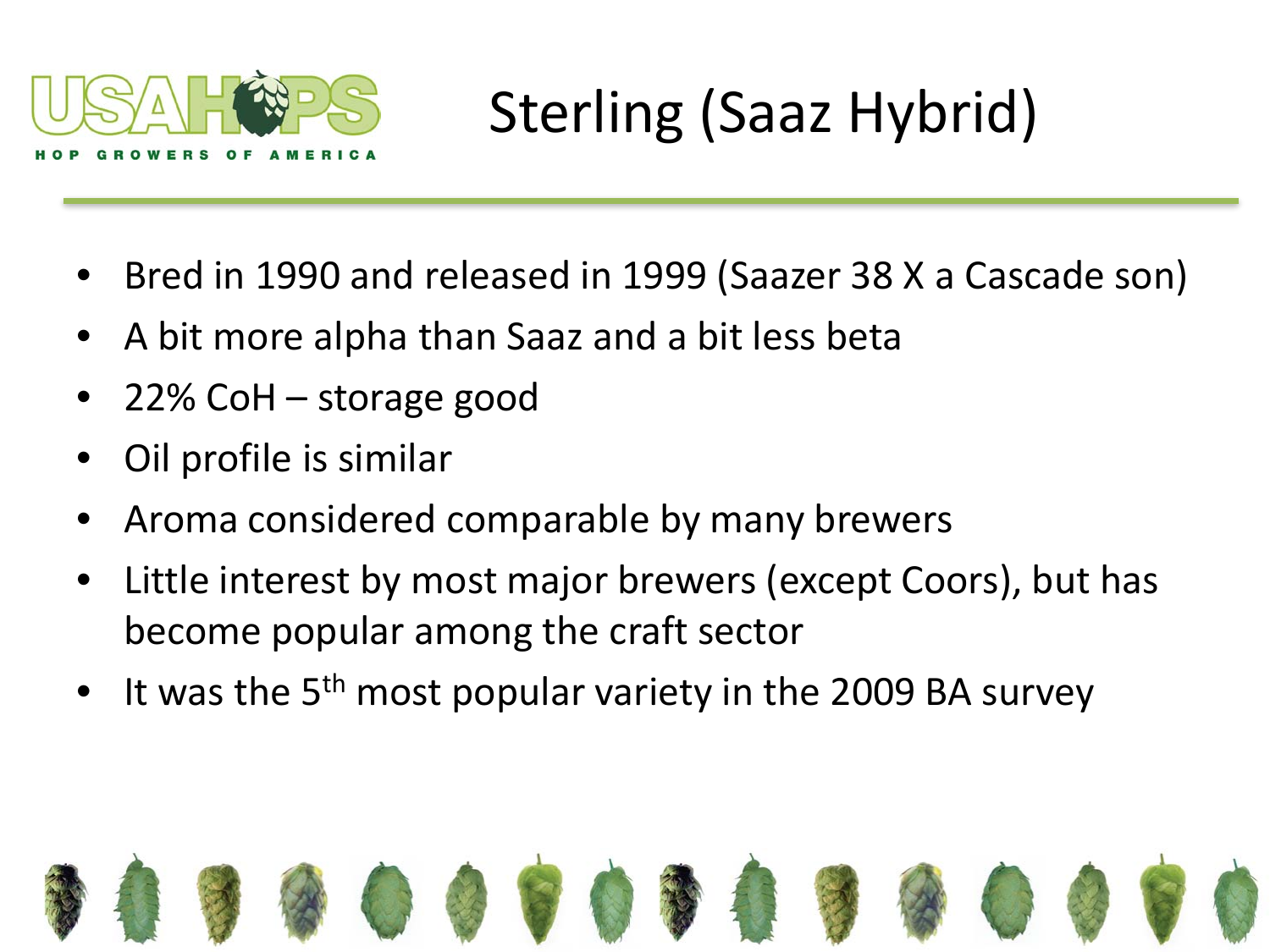

# Santiam (Tettnang Hybrid)

- 1988 cross of diploid Tettnanger with tetraploid Hallertau mf and Cascade derived male
- Resin, oil and flavor profile similar to Tettnang but with the lower CoH of Hallertau.
- Santiam imparts a "European" character in beer when used fresh, but it stores so poorly that it was not acceptable to baled hop users (AB dropped its contracted acreage for this reason).
- With increased use of pellets over the last decade, craft brewers should take a new look at this variety!

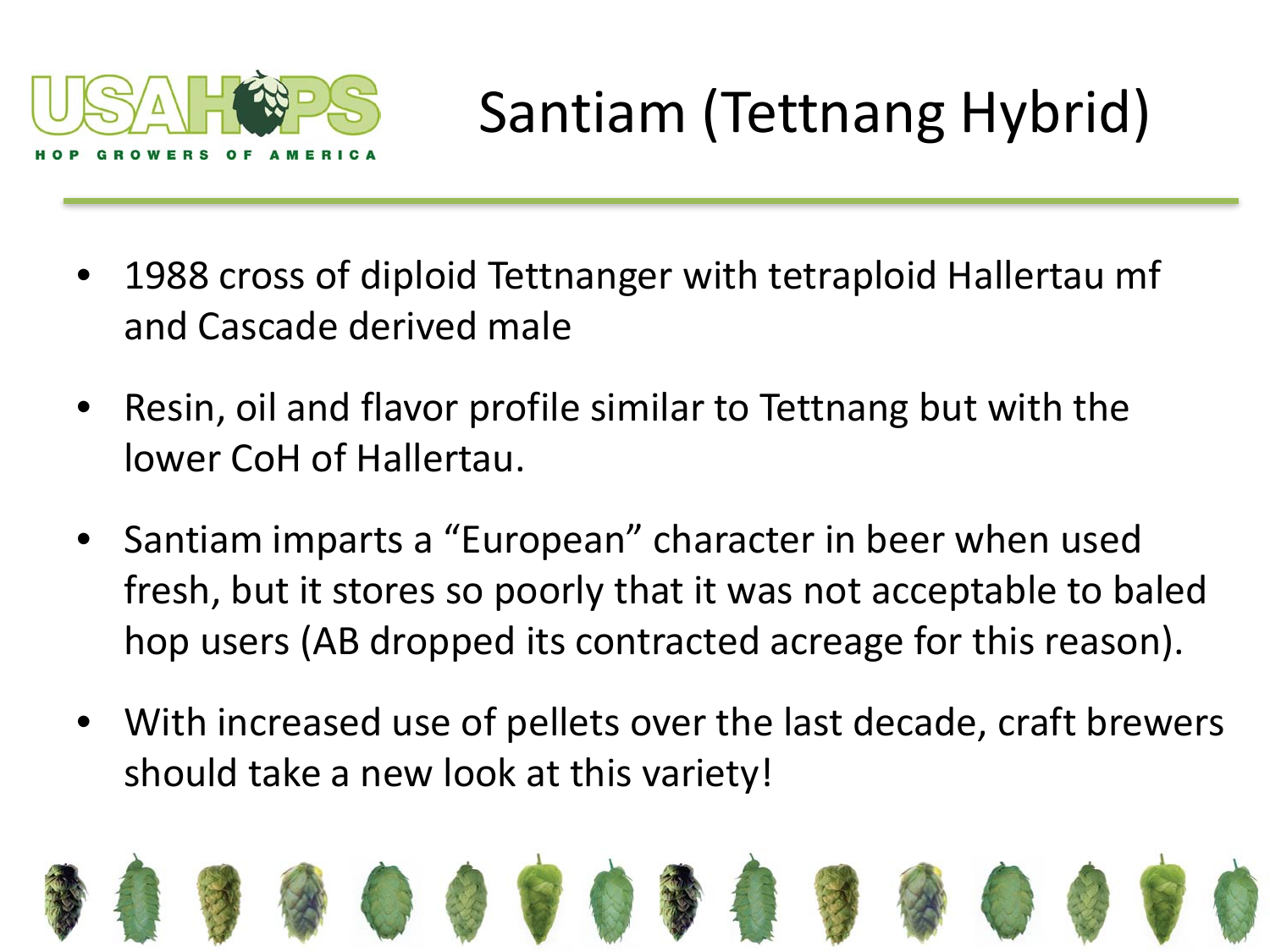

How should the brewer assess these hybrid hops?

- Inclusion in a flavor category
	- Continental Aroma (brown spice, herbal)
	- English Aroma (citrus, fruity, floral)
- Does the hop fit the general flavor profile?
- Does it produce the flavor you want?
- Perhaps it contributes something new that was missing in traditional cultivars.

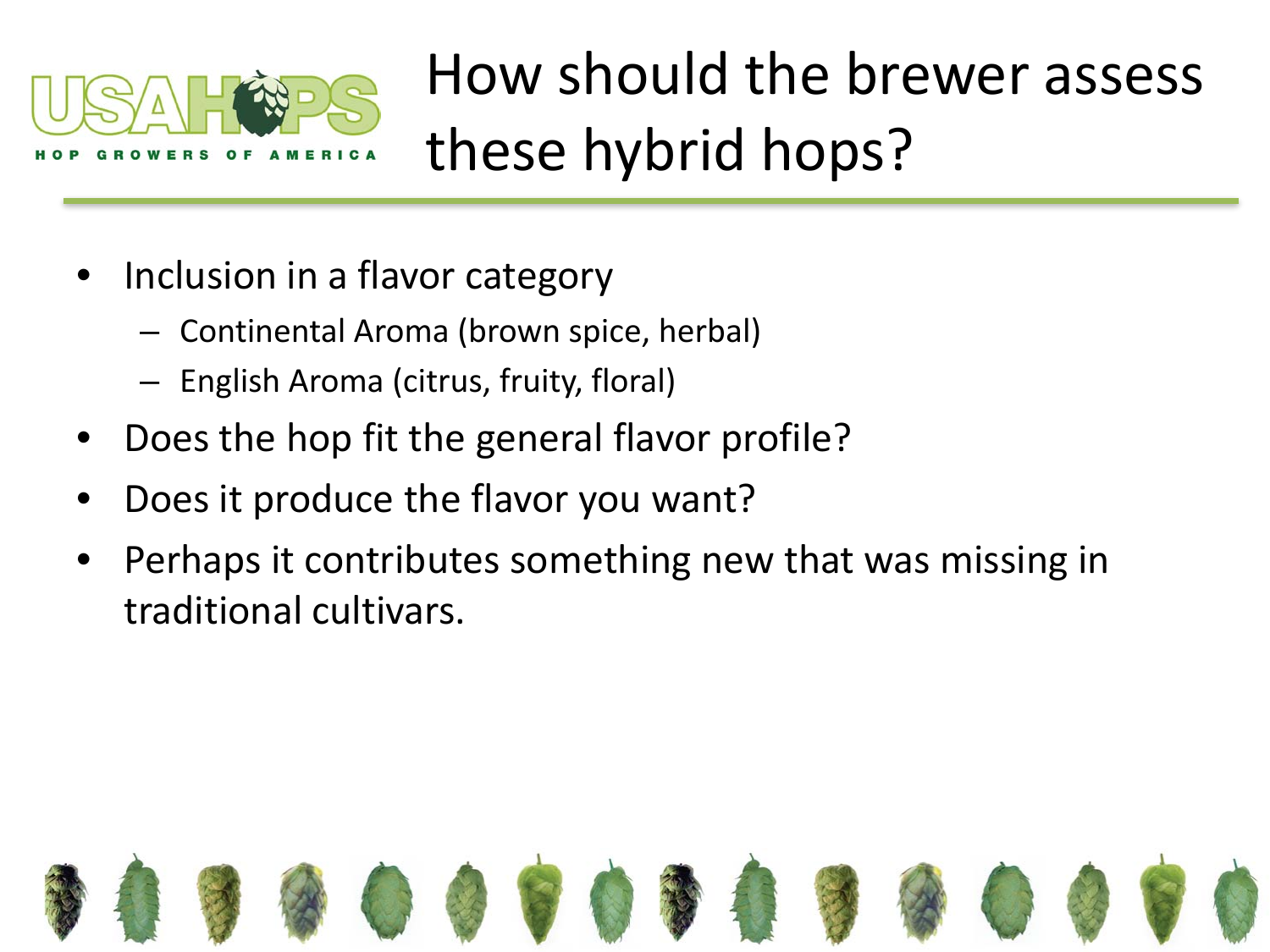

Brewer must decide how well each hybrid falls in its target circle

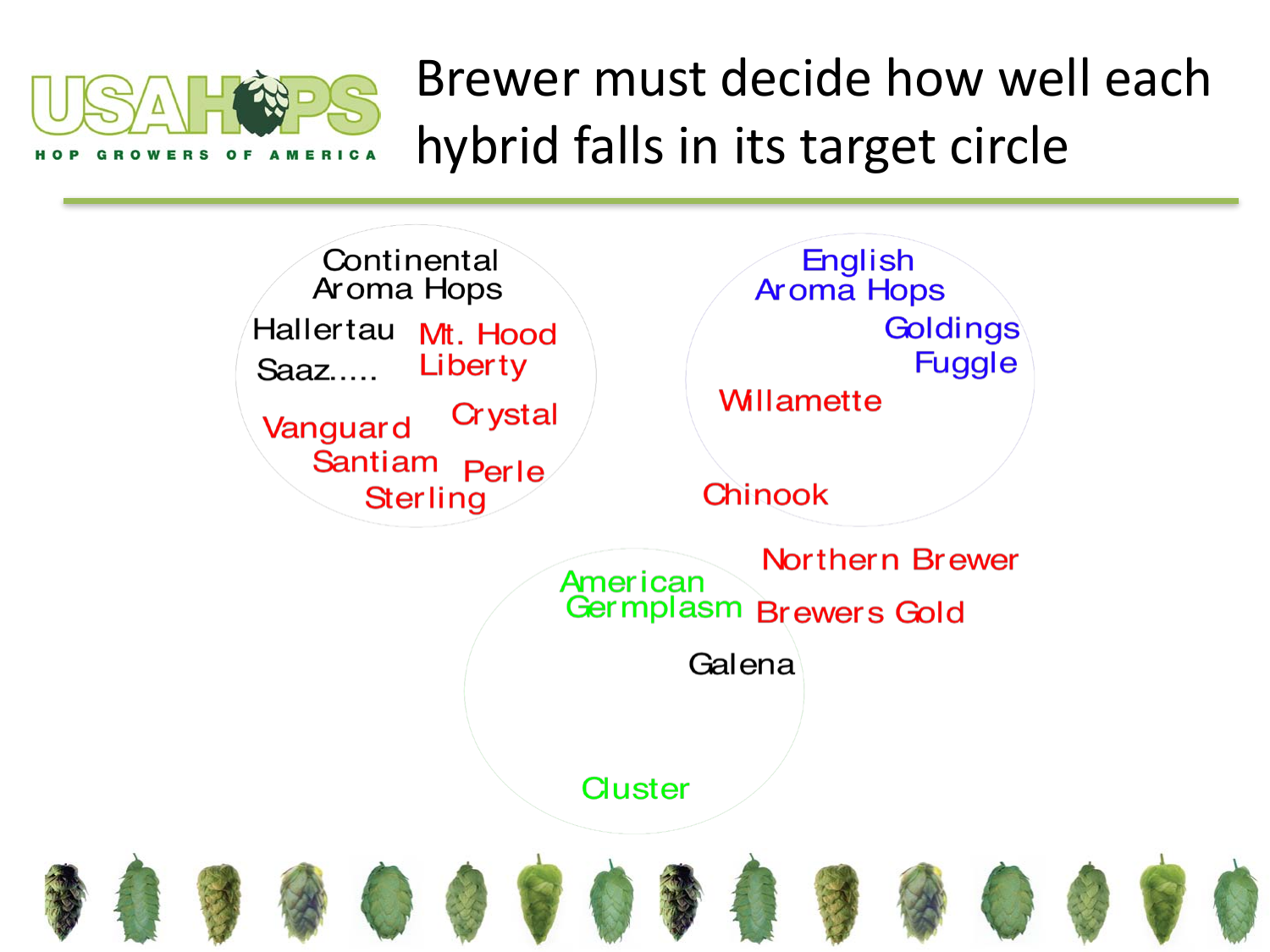

## Possibilities for the Brewer

- Continental-style U.S. aroma hops for Lagers and Pilsners. What substitutions work?
- Continental-style U.S. aroma hops as substitutes for Englishstyle aroma hops in Ales, etc. What will work?
- Now, let's look at some possibilities…..

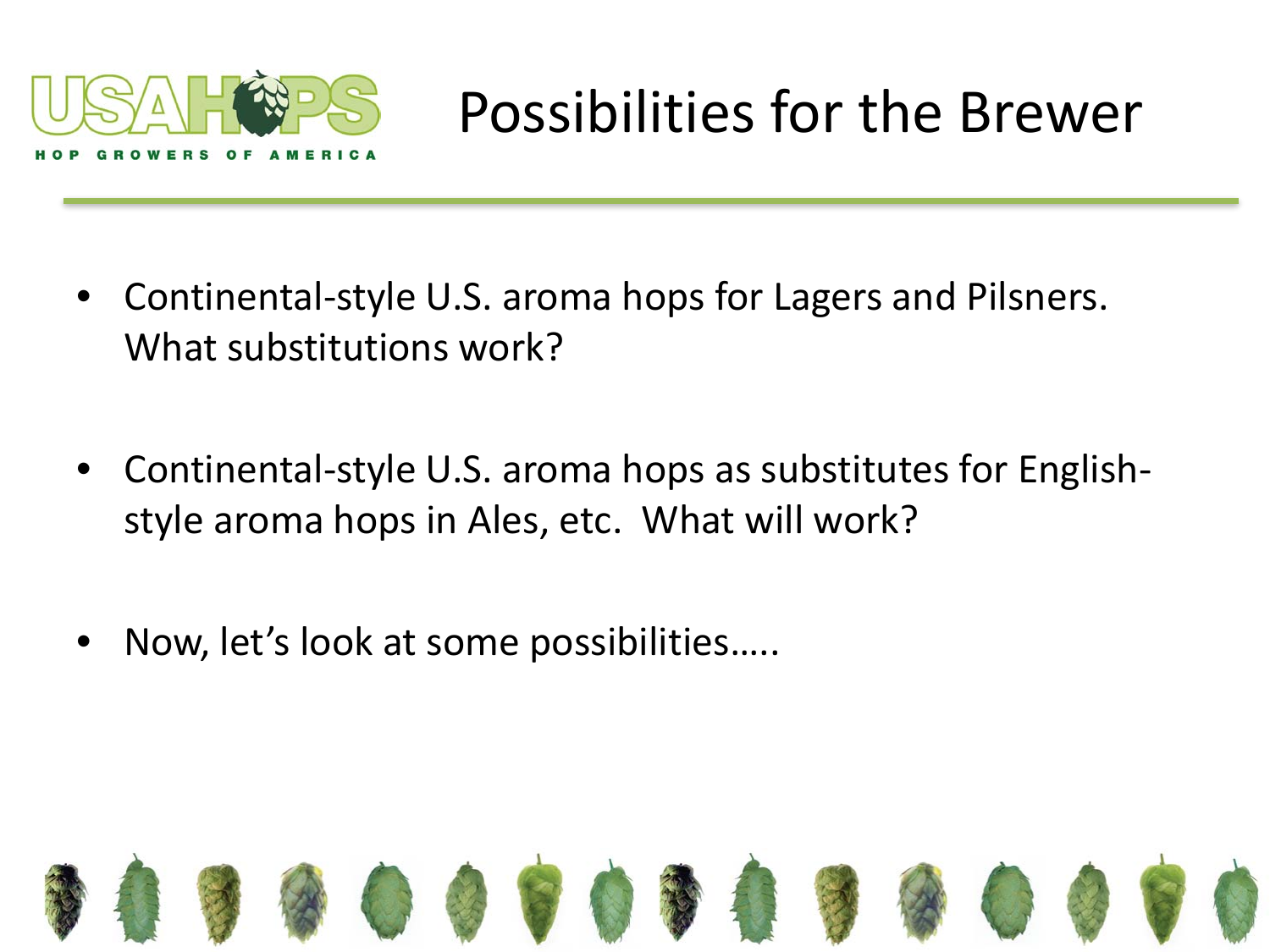

Moonlight Brewing Co.



- "Reality Czeck-style Pils"
- Moonlight's Czech Pils features U.S.-grown Perle vs. the same recipe with Czech Saaz
- The Saaz had a subtlety and flavor of beers in Czech Republic
- West Coast drinkers and lifestyle seemed to need a bit more vibrancy that Saaz couldn't provide
- Subtlety and cleanness of Czech style maintained with U.S. Perle

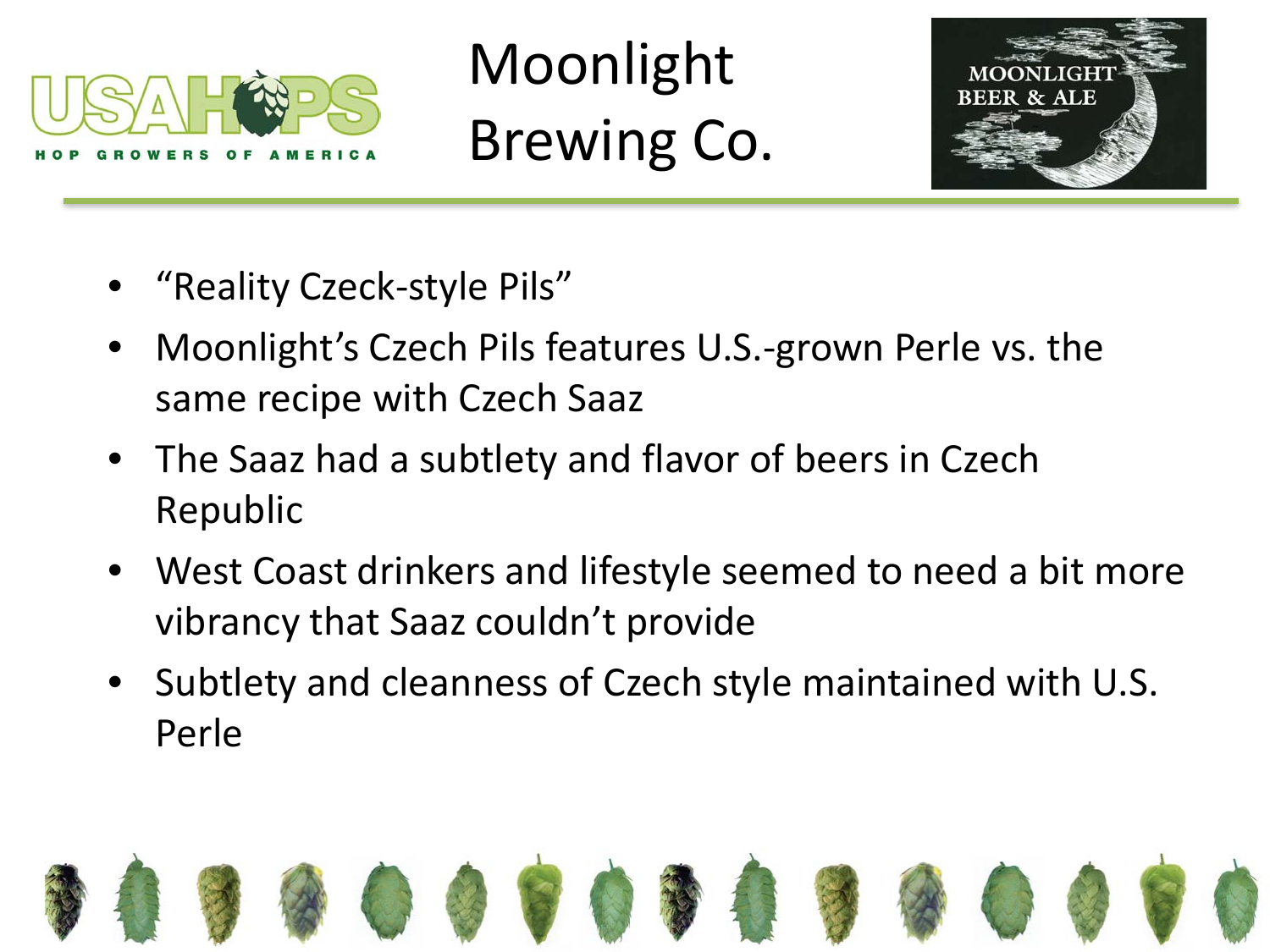

# New Glarus Brewing Co.



- "Two Women Lager"
	- Just released, year-round Amber Lager
	- Brewed for good drinkability and robust shelf stability
	- OG: 12°P, ABV: 5%
	- Hallertau mf hops (low to mid 20's IBU's)
	- Color: Light Brown (23 EBC)
- "Two Women Lager—Oregon Signature"
	- Test brew for CBC (40 bbl test batch) using Oregon Cascade, Willamette, and Mt. Hood hops
	- Slightly higher IBU's with the Oregon hops
- Both brews made with Weyermann Bohemian Floor Malt and Caramel Malts using a step infusion and three hop additions

















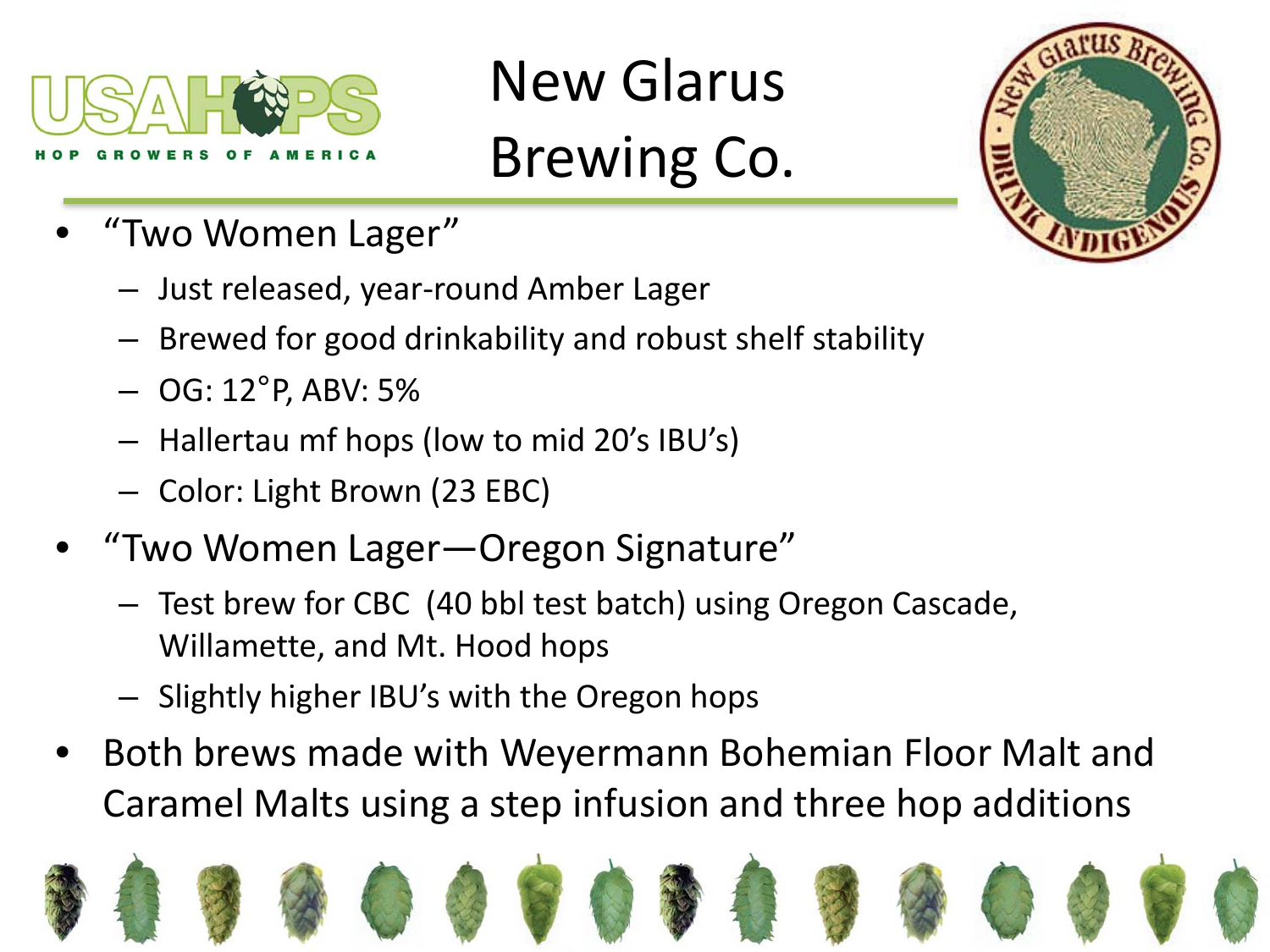

Sierra Nevada Brewing Co.



- 1. American Pale Ale aroma hopped and "torpedo" dry hopped with **Oregon Crystal**
- 2. American Pale Ale aroma hopped and "torpedo" dry hopped with German Hallertau Mittlefruh
- Beers are nearly identical aside from aroma and dry hopping hop additions
	- $-$  OG: 13.2 $^{\circ}$ P
	- $-$  IBU: 37-38
	- $-$  ABV: 5.6%
	- Color: 12
- Pale Malt and Crystal 60
- California Ale Yeast
- Fermented at 72° F
- 0.5 ml cells/ml/plato

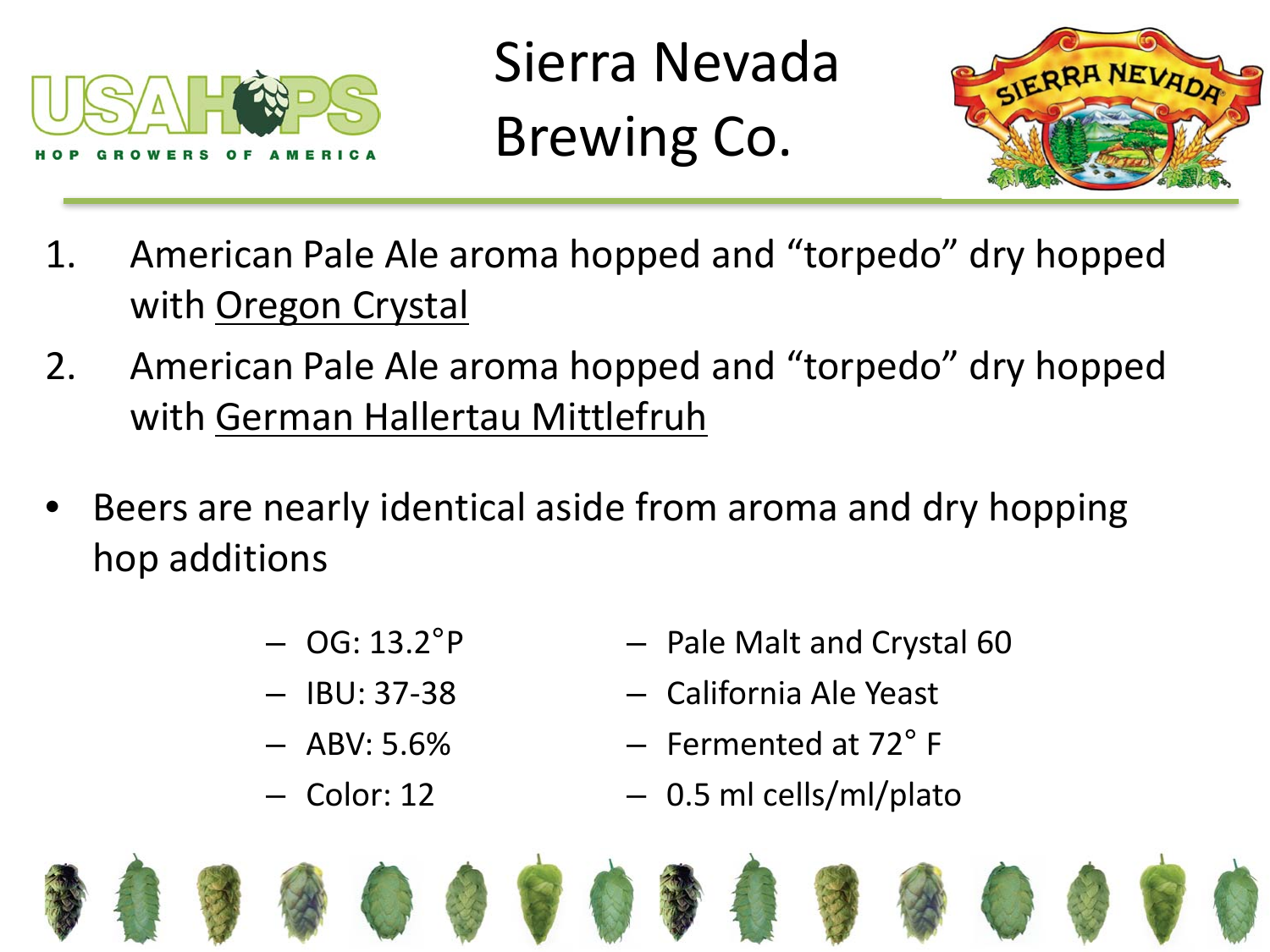

Sierra Nevada Brewing Co.



Bittering Hops: Oregon Magnum (14.6% alpha): Same for each brew

#### Aroma Hops

- 1. Oregon Crystal (5.6% alpha): 3 lbs @ 10 min before kettle strike, 2 lbs @ kettle strike, and 3 lbs in hop back (8 bbl brew)
- 2. Hallertau mf (4.3% alpha): 4 lbs @ 10 min before kettle strike, 3 lbs at kettle strike, 3 lbs in hop back (8 bbl brew)

#### "Torpedo" Dry Hopping

*(Torpedo was conducted in the bright beer tank at 29*°*F)*

- 1. Oregon Crystal: 0.5 lb/bbl, circulated for 1 hr @5 gpm
- 2. Hallertau mf: 0.5 lb/bbl, circulated for 1 hr @ 5 gpm

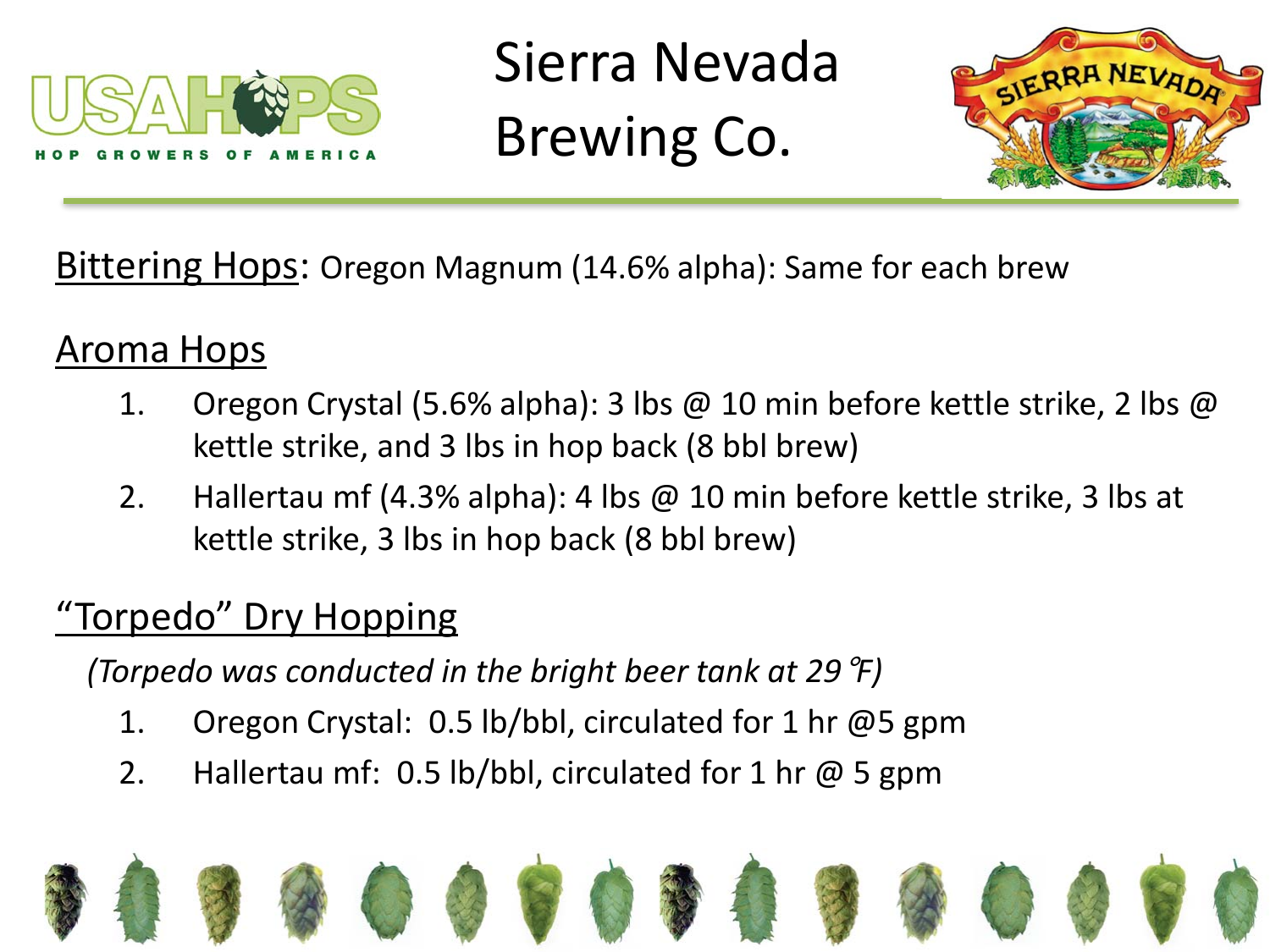

Industry Cooperation

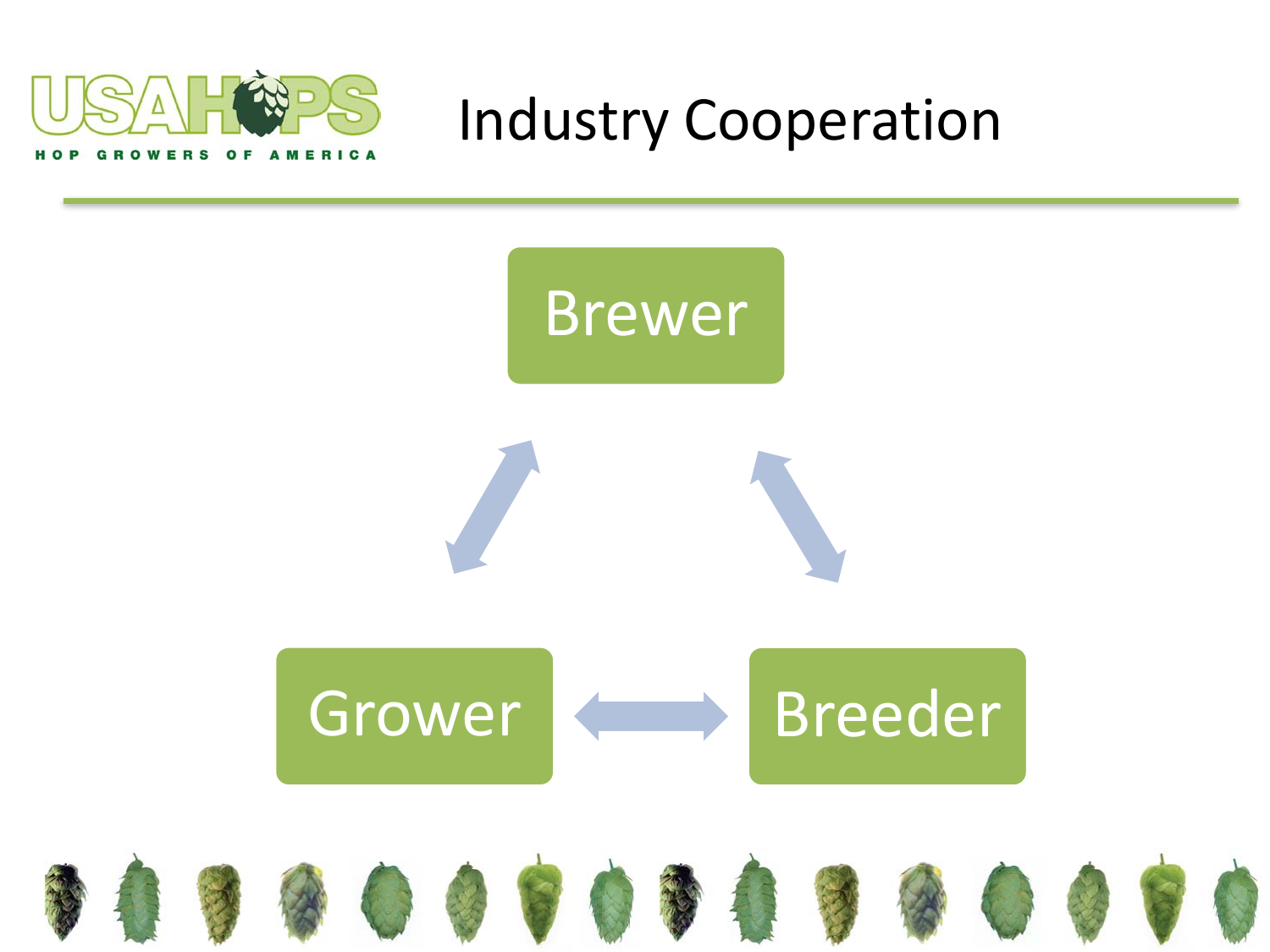

# Why Cooperation?

- Brewers need to communicate to breeders what they want from new hops. Breeders want this!
- A new hop will only be successful if it is accepted by brewers……
- Grower Breeder interaction fairly well established….but smaller brewers have traditionally not been very involved.
- Cooperation is improving
	- Hop Quality Group (est. in 2010) = Bell's, Boston Beer, Firestone Walker, New Belgium, New Glarus, Odell's, Russian River, and Sierra Nevada
	- Motto: "Craft Hop Quality: Oils not Alpha"